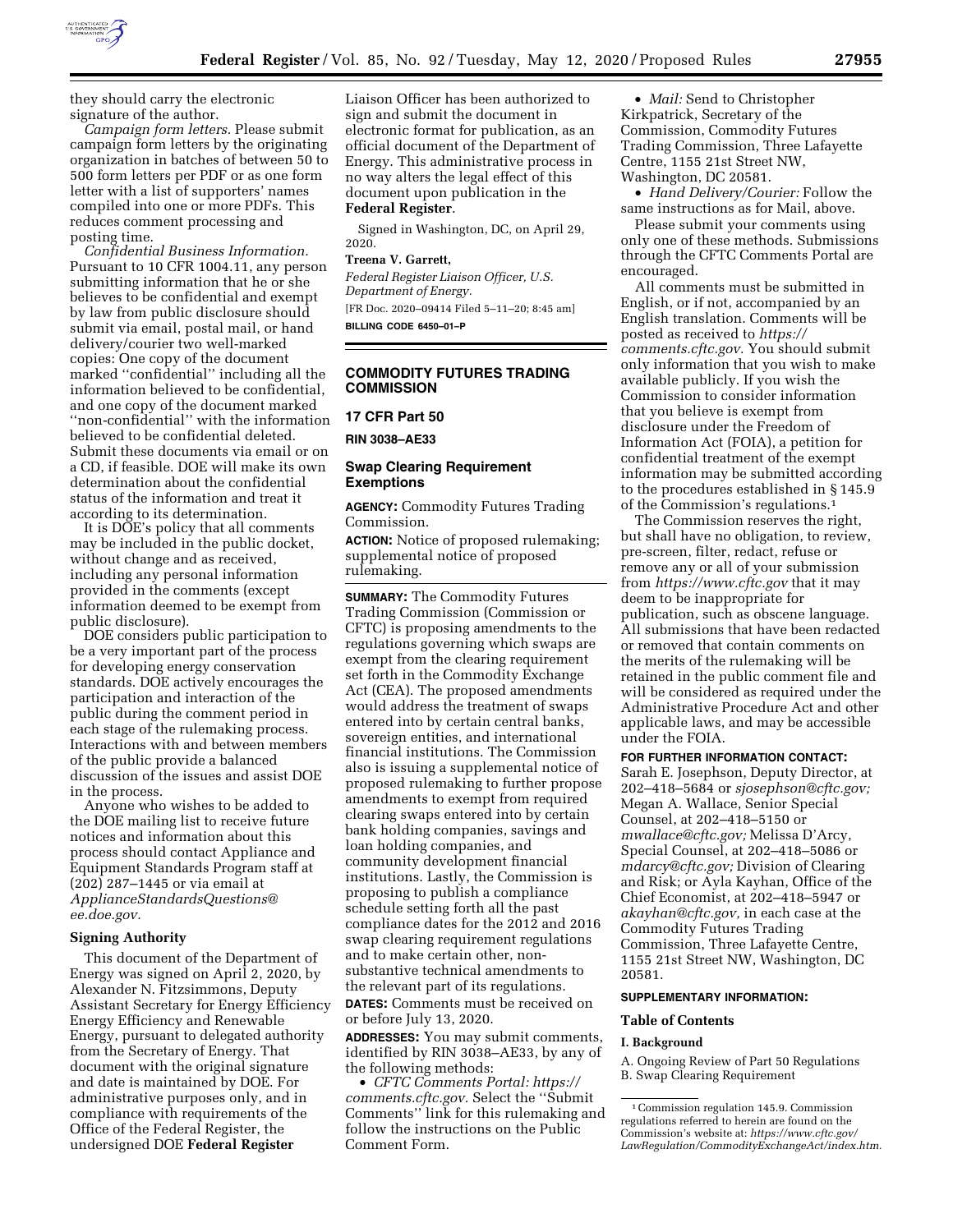- C. Swaps With Foreign Governments, Foreign Central Banks, and International Financial Institutions Not Subject to the Clearing Requirement
	- 1. Foreign Governments and Foreign Central Banks
- 2. International Financial Institutions
- D. DCR No-Action Letters for Relief From the Clearing Requirement for International Financial Institutions

#### **II. Newly Proposed Amendments to Part 50**

- A. New Subpart D for Swaps Not Subject to the Clearing Requirement
	- 1. Proposed Definition of Central Bank
	- 2. Proposed Definition of Sovereign Entity
	- 3. Proposed Definition of International
	- Financial Institution 4. Proposed Exemption From the Clearing Requirement for Swap Transactions With Central Banks, Sovereign Entities, and International Financial Institutions
- B. Data Related to Swaps Entered Into by Central Banks, Sovereign Entities, and International Financial Institutions
- C. New Compliance Schedule for Subpart B 1. 2012 Clearing Requirement
	- Determination 2. 2016 Clearing Requirement Determination
- 3. New Proposed Regulation 50.26
- D. Technical Amendment to Subpart C for Banks, Savings Associations, Farm Credit System Institutions, and Credit Unions

#### **III. Supplemental Proposal of Proposed Rulemaking for Bank Holding Companies, Savings and Loan Holdings Companies, and Community Development Financial Institutions**

- A. Background on Prior Proposal and Supplemental Proposal
- B. Changes to the Proposed Rule Text for CDFIs and Technical Revisions to Proposed Rule Text for Bank Holding Companies and Savings and Loan Holding Companies
	- 1. CDFIs
- 2. Bank Holding Companies and Savings and Loan Holding Companies
- C. Updated Data regarding the Use of Swaps by CDFIs, Bank Holding Companies, and Savings and Loan Holding Companies

# **IV. Commission's Section 4(c) Authority**

#### **V. Proposed Rules Do Not Effect Margin Requirements for Uncleared Swaps**

### **VI. Related Matters**

- A. Regulatory Flexibility Act
- B. Paperwork Reduction Act
- C. Cost-Benefit Considerations
- 1. Statutory and Regulatory Background
- 2. Consideration of the Costs and Benefits of the Commission's Action
- a. Costs
- b. Benefits
- 3. Section 15(a) Factors
- a. Protection of Market Participants and the Public
- b. Efficiency, Competitiveness, and Financial Integrity of Swap Markets
- c. Price Discovery
- d. Sound Risk Management Practices
- e. Other Public Interest Considerations

D. General Request for Comment E. Antitrust Considerations

# **I. Background**

# *A. Ongoing Review of Part 50 Regulations*

On May 9, 2017, the Commission published in the **Federal Register** a request for information 2 seeking suggestions from the public for simplifying the Commission's regulations and practices, removing unnecessary burdens, and reducing costs. In response, a number of commenters asked the Commission to codify certain staff no-action letters and Commission guidance through rulemakings.3 The Commission also engaged in an agency-wide review of its rules, regulations, and practices to make them simpler, less burdensome, and less costly.4

In its review, the Commission identified the treatment of swaps entered into with central banks, foreign governments, and international financial institutions, as set forth in the preamble to the 2012 End-User Exception final rule as a provision that should be codified.5 In the 2012 preamble, the Commission determined, for reasons discussed below, that central banks, foreign governments, and international financial institutions should not be subject to the clearing requirement set forth in section 2(h)(1) of the CEA (Clearing Requirement).6 The Commission is proposing regulatory revisions to codify the treatment of swaps entered into with certain central banks, foreign governments,<sup>7</sup> and international financial institutions.8 The

4 82 FR at 21494; 82 FR at 23765.

5End-User Exception to the Clearing Requirement for Swaps, 77 FR 42560 (Jul. 19, 2012) (hereinafter, the 2012 End-User Exception final rule). 6 *Id.* at 42562.

7For purposes of this proposal, foreign

governments will be referred to as ''sovereign entities'' for the reasons discussed below.

8The Commission is proposing the following definitions for these three terms: (1) The Commission is proposing to define a ''central bank'' in a new regulation 50.75(a) as meaning a reserve bank or monetary authority of a central government (including the Board of Governors of the Federal Reserve System or any of the Federal Reserve Banks) or the Bank for International Settlements; (2) the Commission is proposing to define a ''sovereign entity'' in new regulation 50.75(b) as meaning a central government (including the U.S. government), or an agency, department, or ministry of a central government; and (3) the Commission is proposing to define an ''international financial institution'' in new regulation 50.76(b) as one of 22 named entities, or any other entity that provides

proposed rulemaking also addresses four no-action letters that the Commission's Division of Clearing and Risk (DCR) issued in 2013 and 2017 9 in response to requests from four international financial institutions for assurance that DCR would not recommend the Commission take enforcement action for not clearing swaps covered by the Clearing Requirement, if the international financial institution satisfies the provisions in the letter. The proposed revisions to part 50 of the Commission's regulations would exempt swaps entered into with certain central banks, sovereign entities, and international financial institutions from the Clearing Requirement.10 The Commission believes that this rule proposal is consistent with the Commission's approach set out in the preamble to the 2012 End-User Exception final rule.11

This proposal includes additional revisions to part 50 of the Commission's regulations that are intended to simplify the text of the requirements and to minimize the compliance obligations for market participants. The Commission is proposing to include a chart of compliance dates for all swaps that the Commission has determined are required to be cleared under Commission regulation 50.4. In addition, the Commission took this opportunity to consider the structure and organization of part 50 of the Commission's regulations and is proposing minor heading changes and restructuring amendments. The Commission is proposing to re-codify the regulatory provisions exempting eligible banks, savings associations, farm credit institutions, and credit unions from the definition of ''financial entity'' for purposes of section 2(h)(7)(A) of the CEA by moving the current requirements to a separate rule so that the exemption is easier to locate in the Commission's regulations and the conditions to claim the exemption are set forth more clearly. The Commission is not proposing to alter the substance of this exemption.

10The swap clearing requirement of section 2(h)(1)(A) of the CEA is codified in part 50 of the Commission's regulations. 11*See* 77 FR at 42561–62.

<sup>2</sup>*See* 82 FR 21494 (May 9, 2017) and 82 FR 23765 (May 24, 2017).

<sup>3</sup>*See, e.g.,* Comment Letter from the Institute of International Banking, International Swaps and Derivatives Association, Inc., and Securities Industry and Financial Markets Association dated July 24, 2017, at 2.

financing for national or regional development in which the U.S. government is a shareholder or contributing member. 9*See* CFTC Letter No. 13–25 (June 10, 2013)

<sup>(</sup>providing no-action relief to the Corporación Andina de Fomento); CFTC Letter No. 17–57 (Nov. 7, 2017) (providing no-action relief to Banco<br>Centroamericano de Integración Económica), CFTC Letter No. 17–58 (Nov. 7, 2017) (providing noaction relief to the European Stability Mechanism); and CFTC Letter No. 17–59 (Nov. 7, 2017) (providing no-action relief to the North American Development Bank).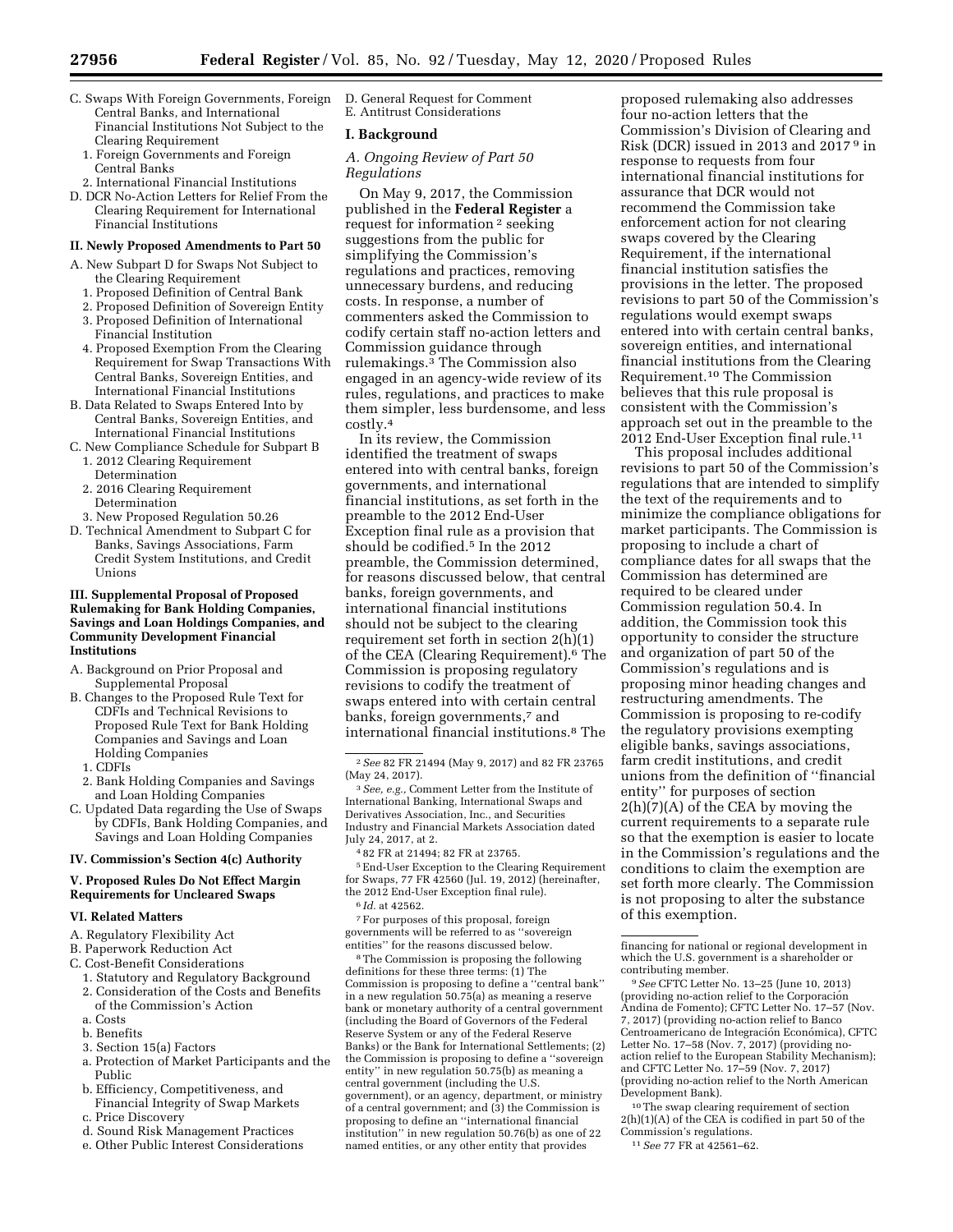Finally, on August 29, 2018, the Commission issued a notice of proposed rulemaking that would codify existing relief and exempt swaps entered into by certain bank holding companies, savings and loan holding companies, and community development financial institutions (CDFIs) from the swap clearing requirement in section  $2(h)(1)(A)$  of the CEA.<sup>12</sup> The Commission is supplementing that notice of proposed rulemaking with minor amendments to the regulation rule text proposed, as well as with technical revisions, and is soliciting additional input from the public regarding this proposed exemption.13

The Commission is requesting comments on all of these proposed rules and rule amendments.

## *B. Swap Clearing Requirement*

The CEA, as amended by Title VII of the Dodd-Frank Wall Street Reform and Consumer Protection Act (Dodd-Frank Act),14 establishes a comprehensive regulatory framework for swaps. The CEA requires a swap: (1) To be cleared through a derivatives clearing organization (DCO) that is registered under the CEA or a DCO that is exempt from registration under the CEA if the Commission has determined that the swap is required to be cleared, unless an exception to the clearing requirement applies; 15 (2) to be reported to a swap data repository (SDR) or the Commission; 16 and (3) if the swap is subject to the Clearing Requirement, to be executed on a designated contract market (DCM), or swap execution facility (SEF) that is registered with the Commission pursuant to section 5h of the CEA or a SEF that has been exempted from registration pursuant to section 5h(g) of the CEA, unless no DCM or SEF has made the swap available to trade.17

Pursuant to section  $2(h)(1)(A)$  of the CEA, if a swap is subject to the Clearing Requirement, it shall be unlawful for any person to engage in a swap unless

14Pub. L. 111–203, 124 Stat. 1376 (2010).

15Section 2(h)(1) of the CEA.

16Sections 2(a)(13), 4r, and 21(b) of the CEA. 17Section 2(h)(8) of the CEA.

that person submits such swap for clearing to a DCO that is registered under the CEA or a DCO that is exempt from registration under the CEA if the swap is required to be cleared.18 In 2012, the Commission issued its first clearing requirement determination pertaining to four classes of interest rate swaps and two classes of credit default swaps.19 In 2016, the Commission expanded the classes of interest rate swaps subject to the clearing requirement to cover fixed-floating interest rate swaps denominated in nine additional currencies, as well as certain additional basis swaps, forward rate agreements, and overnight index swaps.20 The regulations implementing the Clearing Requirement are in Commission regulation 50.4.

# *C. Swaps With Foreign Governments, Foreign Central Banks, and International Financial Institutions Not Subject to the Clearing Requirement*

In the preamble to the 2012 End-User Exception final rule, in response to specific requests from commenters that the Commission determine certain entities, or types of entities, be permitted to elect the End-User Exception, the Commission stated that based on considerations of comity and in keeping with the traditions of the international system, swaps entered into with certain foreign governments, foreign central banks, and international financial institutions should not be subject to the clearing requirement under section  $2(h)(1)$  of the CEA.<sup>21</sup> The Commission did not, however, codify its determination in rule text.

The Commission provided several reasons for its determination that foreign governments, foreign central banks, and international financial institutions should not be subject to the Clearing Requirement. First, the Commission noted that the Federal Reserve Banks and the Federal Government are not subject to the Clearing Requirement under the Dodd-

Frank Act.22 The Commission stated it would therefore expect that if any part of the Federal Government, Federal Reserve Banks, or international financial institutions of which the United States is a member were to engage in swap transactions in a foreign jurisdiction, the actions of those entities with respect to those transactions should not be subject to foreign regulation.23 Second, the Commission stated that ''canons of statutory construction 'assume that legislators take account of the legitimate sovereign interests of other nations when they write American laws.' '' <sup>24</sup> In addition, the Commission noted that international financial institutions operate with the benefit of certain privileges and immunities under U.S. law indicating that such entities may be treated similarly under certain circumstances.25 The Commission stated that there is nothing in the text or legislative history of the swap-related provisions of the Dodd-Frank Act to establish that Congress intended to deviate from the traditions of the international system by subjecting foreign governments, foreign central banks, or international financial institutions to the Clearing Requirement set forth in section 2(h)(1) of the CEA.26

1. Foreign Governments and Foreign Central Banks

As noted in the 2012 End-User Exception final rule preamble, the Federal Reserve Banks and the Federal Government are not subject to the Clearing Requirement under the Dodd-

23 77 FR at 42561–62.

24 *Id.* at 42562 (citing *F. Hoffman-LaRoche Ltd.* v. *Empagran S.A.,* 542 U.S. 155, 164 (2004)).

25 *Id.* at 42562 (citing various provisions of the U.S. Code, a Commission staff interpretative letter (stating ''[b]ased on the unique attributes and status of the World Bank Group as a multinational member agency, . . . the CFTC believes that the World Bank Group need not be treated as a U.S. person for purposes of application of the CFTC's Part 30 rules''), and a determination of the Board of Governors of the Federal Reserve that the Bank Holding Company Act does not apply to foreign governments because they are not ''companies'' as such term is defined in the Bank Holding Company Act).

26 *Id.* at 42562. The Commission also noted that if a foreign government, foreign central bank, or international financial institution enters into a noncleared swap with a counterparty that is subject to the CEA and Commission regulations with regard to that transaction, then the counterparty should still comply with the CEA and Commission recordkeeping and recording requirements that apply to non-cleared swaps.

<sup>12</sup>Amendments to Clearing Exemption for Swaps Entered Into by Certain Bank Holding Companies, Savings and Loan Holding Companies, and Community Development Financial Institutions, 83 FR 44001 (Aug. 29, 2018) (hereinafter, the 2018 Proposal).

<sup>&</sup>lt;sup>13</sup>The Commission confirms that this supplemental proposal is not a replacement or withdrawal of the 2018 Proposal. Unless specifically amended in this release, all regulatory provisions proposed in the 2018 Proposal remain under active consideration for adoption as final rules. As discussed further below, the Commission received only one comment letter on its 2018 Proposal.

 $^{18}\operatorname{Section}$  2(h)(1)(A) of the CEA.

<sup>19</sup>Clearing Requirement Determination Under Section 2(h) of the CEA, 77 FR 74284 (Dec. 13, 2012) (hereinafter, the 2012 Clearing Requirement Determination).

<sup>20</sup>Clearing Requirement Determination Under Section 2(h) of the CEA for Interest Rate Swaps, 81 FR 71202 (Oct. 14, 2016) (hereinafter, the 2016 Clearing Requirement Determination).

<sup>21</sup> 77 FR at 42561–62. The Commission noted that uncleared swaps with a counterparty that is subject to the CEA and Commission regulations with regard to that transaction must still comply with the CEA and Commission regulations as they pertain to uncleared swaps, *e.g.,* the recordkeeping and reporting requirements under parts 23 and 45 of the Commission's regulations. *Id.* 

<sup>22</sup> *Id.* Congress specifically excluded any agreement, contract, or transaction a counterparty of which is a Federal Reserve bank, the Federal Government, or a Federal agency that is expressly backed by the full faith and credit of the United States from the definition of a swap under section 1a(47)(B)(ix) of the CEA. Only swaps are subject to the Clearing Requirement under the Dodd-Frank Act. *See* section 2(h) of the CEA.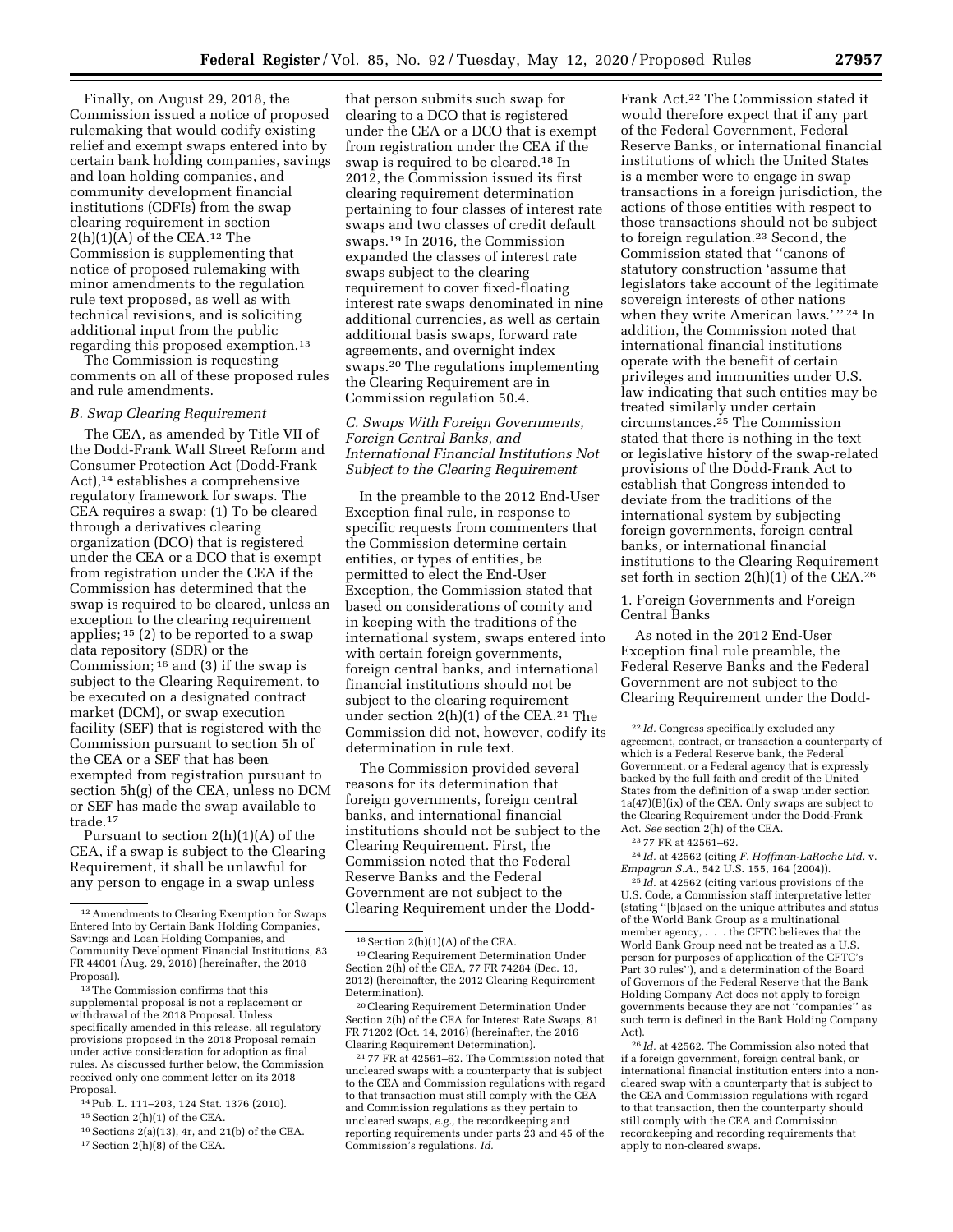Frank Act, and the Commission would expect that the swaps activities of these entities would not be subject to foreign regulation.27 In order to apply consistent treatment to foreign governments and foreign central banks, the Commission stated in the preamble to the 2012 End-User Exception final rule that transactions with these entities should not be subject to the Clearing Requirement.28

The Commission also stated that for the purpose of the Clearing Requirement, the Commission considers the Bank for International Settlements (BIS), of which the Federal Reserve and foreign central banks are members, to be a foreign central bank, and, therefore, transactions with BIS should not be subject to the Clearing Requirement.<sup>29</sup>

The Commission's position with regard to the treatment of swaps with foreign governments and foreign central banks for purposes of the clearing requirement has not changed since the adoption of the 2012 End-User Exception final rule. Swaps with foreign governments and foreign central banks are not required to be cleared currently and, if this proposal is codified, would not be subject to any additional requirements.

2. International Financial Institutions

In the preamble to the 2012 End-User Exception final rule, the Commission identified 17 entities whose transactions should not be subject to the Clearing Requirement.30 The entities include the

29 *Id.* at 42561, n.13.

30The 17 international financial institutions identified in the preamble to the 2012 End-User Exception final rule are the following: (1) African Development Bank; (2) African Development Fund; (3) Asian Development Bank; (4) Bank for Economic Cooperation and Development in the Middle East and North Africa; (5) Caribbean Development Bank; (6) Council of Europe Development Bank; (7) European Bank for Reconstruction and Development; (8) European Investment Bank; (9) European Investment Fund; (10) Inter-American Development Bank; (11) Inter-American Investment Corporation; (12) International Bank for Reconstruction and Development (part of the World Bank Group); (13) International Development Association (part of the World Bank Group); (14) International Finance Corporation (part of the World Bank Group); (15) International Monetary

international financial institutions defined as such in section 262r(c)(2) of Title 22 of the U.S. Code,<sup>31</sup> and the multilateral development banks additionally referenced in a provision of the European Market Infrastructure Regulation (EMIR) that exempts such entities from all but the reporting obligation under EMIR.32 The Commission did not extend its determination to sovereign wealth funds or similar entities because the Commission believed these entities were similar to investment funds. The Commission stated that ''[t]he foregoing rationale and considerations do not, however, extend to sovereign wealth funds or similar entities due to the predominantly commercial nature of their activities.'' 33 The Commission's position with regard to international financial institutions has not changed since the adoption of the 2012 End-User Exception final rule. Consistent with that position, there have been four supplemental CFTC staff no-action letters that expanded the scope of international financial institutions afforded relief from the Clearing Requirement.

# *D. DCR No-Action Letters for Relief From the Clearing Requirement for International Financial Institutions*

After the publication of the 2012 End-User Exception final rule, in 2013, DCR issued a no-action letter to Corporación Andina de Fomento (CAF), an economic development financing institution established pursuant to a treaty among 10 Latin American countries, stating DCR would not recommend that the Commission take enforcement action against CAF for failure to comply with

*[http://eur-lex.europa.eu/legal-content/EN/TXT/](http://eur-lex.europa.eu/legal-content/EN/TXT/?uri=celex%3A32012R0648) [?uri=celex%3A32012R0648](http://eur-lex.europa.eu/legal-content/EN/TXT/?uri=celex%3A32012R0648)* and *[http://eur](http://eur-lex.europa.eu/legal-content/EN/TXT/?uri=CELEX%3A32006L0048)[lex.europa.eu/legal-content/EN/TXT/?uri=](http://eur-lex.europa.eu/legal-content/EN/TXT/?uri=CELEX%3A32006L0048) [CELEX%3A32006L0048.](http://eur-lex.europa.eu/legal-content/EN/TXT/?uri=CELEX%3A32006L0048)* The Commission noted that the exemption for international financial institutions would be consistent with EMIR and other foreign laws. 77 FR at 42561 n.14. 33 *Id.* at 42562, n.18.

the Clearing Requirement.34 DCR was persuaded by CAF's representation that its organization and functions were similar to the international financial institutions addressed by the preamble to the 2012 End-User Exception final rule. DCR accepted CAF's statement that, like a number of the multilateral development banks that are named as international financial institutions in the adopting release, its purpose is to foster and promote sustainable development and economic integration. CAF also indicated it pursues its mission primarily through project and corporate lending and trade finance, generally in circumstances under which borrowers would not have access to traditional commercial lending sources.35 DCR accepted that CAF used derivatives to hedge and reduce exposure to interest and exchange rate risks, and that it does not hold or issue derivatives for trading or speculative purposes.36 Furthermore, DCR agreed that CAF was established pursuant to an international treaty, with strict limitations on ownership which ensure that the sovereign nations are the controlling shareholders. Additionally, the Minister of Finance or equivalent officeholder of each principal shareholder country usually serves as a board member. Due to a combination of shareholdings, share classifications and voting rights, limitations on share transfers and other governance mechanisms, DCR agreed that the principal shareholder countries are assured control over CAF. DCR agreed that CAF has been granted various immunities and privileges from the principal shareholder countries, including, among other things: Immunity from expropriation; free convertibility and transferability of its assets; exemption from all taxes and tariffs on income, properties, or assets; and exemption from any restrictions, regulations, controls, or moratoria with respect to its property or assets.

In 2017, DCR received three more requests for no-action relief from the Clearing Requirement from three other international financial institutions: (1) Banco Centroamericano de Integración Económica (CABEI) (an economic development financing institution established pursuant to a treaty among

<sup>27</sup> 77 FR at 42561–62. In 2013, central banks and public bodies charged with or intervening in the management of the public debt in the United States were excluded from EMIR. *See* Commission Delegated Regulation (EU) No 1002/2013 of 12 July 2013, 2013 O.J. (L 279) 2 (Oct. 19, 2013), available at *[http://eur-lex.europa.eu/legal-content/EN/ALL/](http://eur-lex.europa.eu/legal-content/EN/ALL/?uri=CELEX:32013R1002)  [?uri=CELEX:32013R1002.](http://eur-lex.europa.eu/legal-content/EN/ALL/?uri=CELEX:32013R1002) See also* Commission Delegated Regulation (EU) 2017/979 of 2 March 2017 (amending Regulation (EU) No 648/2012 of the European Parliament and of the Council on OTC derivatives, central counterparties and trade repositories to exempt central banks and public bodies from Australia, Canada, Hong Kong, Mexico, Singapore, and Switzerland).

<sup>28</sup> 77 FR at 42562.

Fund; (16) Multilateral Investment Guarantee Agency (part of the World Bank Group); and (17) Nordic Investment Bank. 77 FR at 42561–62 n.14. 31 22 U.S.C. 262r(c)(2).

<sup>32</sup>The twelve entities exempt from certain requirements under EMIR, which were also named in the 2012 End-User Exception final rule, are the following: (1) International Bank for Reconstruction and Development; (2) International Finance Corporation; (3) Inter-American Development Bank; (4) Asian Development Bank; (5) African Development Bank; (6) Council of Europe Development Bank; (7) Nordic Investment Bank; (8) Caribbean Development Bank; (9) European Bank for Reconstruction and Development; (10) European Investment Bank; (11) European Investment Fund; and (12) Multilateral Investment Guarantee Agency. *See* EMIR Article 1(5)(a) of Regulation (EU) No. 648/2012; Section 4.2 of part 1 of Annex VI to Directive 2006/48/EC, available at

<sup>34</sup>CFTC Letter No. 13–25 (June 10, 2013). The letter required CAF to comply with other provisions of the CEA and Commission regulations, such as the recordkeeping and reporting requirements under parts 23 and 45 of the Commission's regulations, which would apply to a non-cleared swaps entered into by CAF opposite a counterparty who is subject to the CEA and Commission regulations with regard to that transaction.

<sup>35</sup> *Id.* at 3. 36 *Id.*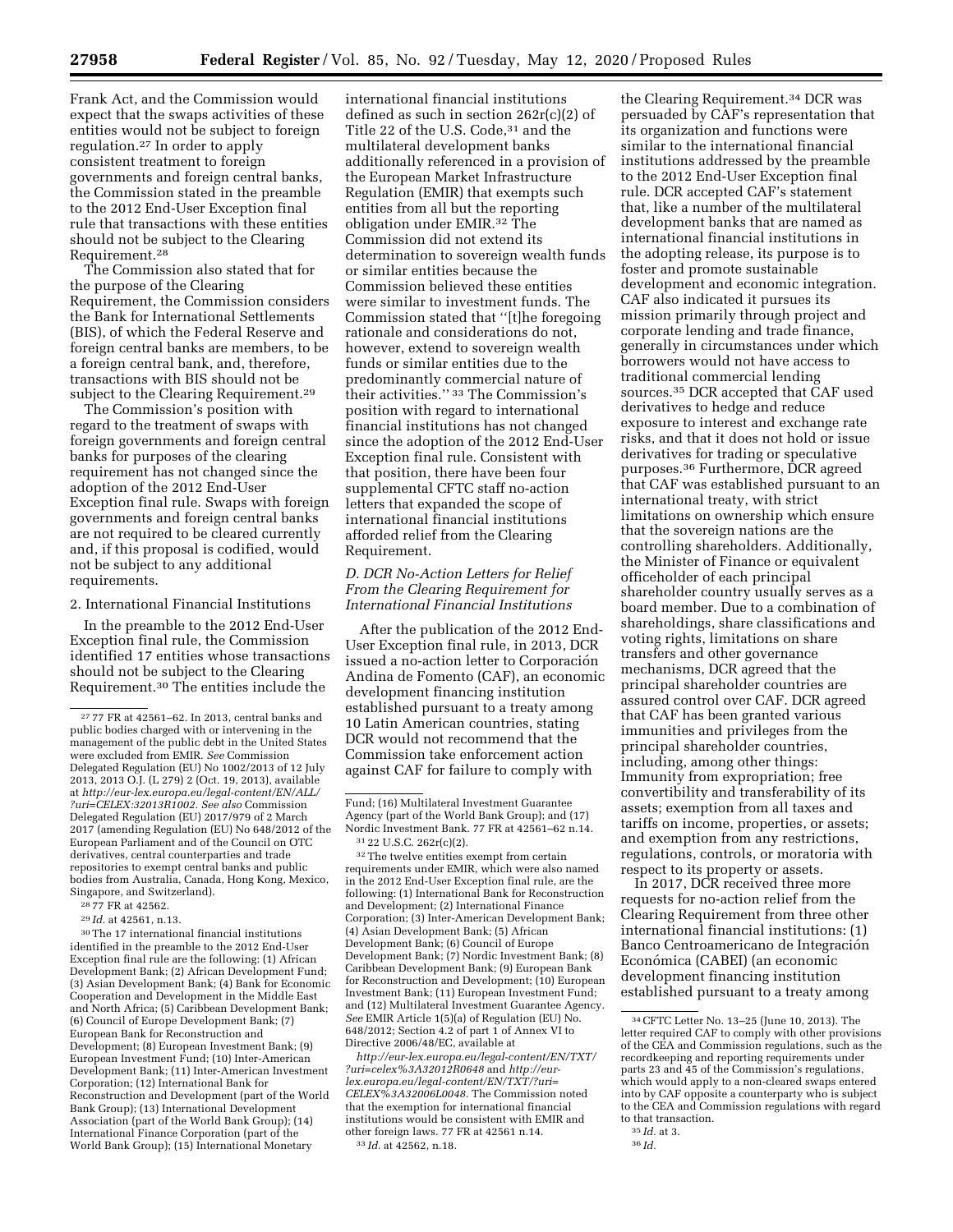11 Latin American countries, Spain, and Taiwan), (2) European Stability Mechanism (ESM) (a lending institution established by European Union member states to provide emergency financial assistance to member states located in the Eurozone), and (3) North American Development Bank (NADB) (a financing institution established by the United States and Mexico under the auspices of the North American Free Trade Agreement to finance environmentally sustainable infrastructure projects in the region along the U.S.-Mexican border).37

CABEI, ESM, and NADB each requested to have their transactions treated like CAF and the transactions with the international financial institutions addressed by the preamble to the 2012 End-User Exception final rule. In their request letters, CABEI, ESM, and NADB argued that their functions, missions, and ownership structures are analogous to the functions, missions, and ownership structures of CAF and the international financial institutions referenced in the End-User Exception final rule.38 Based on their representations, DCR issued no action letters to each of the requesting institutions.39

### **II. Newly Proposed Amendments to Part 50**

# *A. New Subpart D for Swaps Not Subject to the Clearing Requirement*

The Commission proposes to exempt swaps entered into with a central bank, sovereign entity, or international financial institution from the Clearing Requirement. In proposing to adopt an exemption for swaps entered into with central banks and sovereign entities in new regulation 50.75, and an exemption for swaps entered into with international financial institutions in new regulation 50.76, the Commission would be providing legal certainty to a

*[https://www.treasury.gov/resource-center/](https://www.treasury.gov/resource-center/international/development-banks/Pages/congress-index.aspx)  [international/development-banks/Pages/congress](https://www.treasury.gov/resource-center/international/development-banks/Pages/congress-index.aspx)[index.aspx.](https://www.treasury.gov/resource-center/international/development-banks/Pages/congress-index.aspx)* 

narrowly defined group of entities that the swaps into which they enter are not subject to the Clearing Requirement, provided such swaps are reported to a swap data repository. The Commission is proposing to create a new subpart D in part 50 of the Commission's regulations for proposed regulations 50.75 and 50.76, as well as three other regulations discussed below. The creation of this new subpart is an effort to distinguish exemptions that apply to specific swaps from the exceptions and exemptions for market participants eligible to elect an exception or exemption under subpart C of part 50. This distinction is important because the proposed exemptions for swaps under subpart D would not be eligible for an analogous exemption from margin for uncleared swaps, as discussed below. Also, some of the proposed subpart D exemptions for swaps are more limited and, in some cases, have additional conditions.40

The Commission notes that the proposed exemptions are intended to be consistent with the Commission's determination set forth in the 2012 End-User Exception final rule and would not limit the applicability of any CEA provision or Commission regulation to any person or transaction except as provided in the proposed rulemaking.41 This proposal modifies some of the terms that will be used to refer to the entities that are exempt from the Clearing Requirement, but this modification is not intended to change the scope or substance of the exemption. For example, in the 2012 End-User Exception final rule the Commission referred to ''foreign central banks.'' Under this proposal, the Commission is proposing to use the term ''central bank'' and to include U.S. central bank entities such as the Board of Governors of the Federal Reserve System and other Federal Reserve Banks in the definition of ''central banks'' proposed to be exempted from the Clearing Requirement. This approach is similar to the one taken by the Commission and the prudential regulators in promulgating the margin requirements for uncleared swaps.42

Commission regulation 23.151.

In addition, in the 2012 End-User Exception final rule, the Commission referred to certain exempt swap counterparties as ''foreign governments.'' The term ''foreign government'' was intended to refer to sovereigns, similar to the U.S. Federal Government, that were located outside of the U.S. Because the Commission distinguished the Federal Government from state and local government entities, the term ''foreign government'' was intended to apply only to the federal level of governmental organizations.43 In an effort to make that distinction clear and to emphasize the fact that state level governmental bodies would not be eligible for this exemption, the Commission is proposing to use the term ''sovereign entities'' in this rule proposal rather than ''foreign government,'' which was the term used in the 2012 End-User Exception final rule.

The Commission seeks comment regarding the terms and definitions proposed below.

# 1. Proposed Definition of Central Bank

Proposed regulation 50.75(a) would set forth a definition of ''central bank.'' The proposed definition would define central bank to mean a reserve bank or monetary authority of a central government (including the Board of Governors of the Federal Reserve System or any of the Federal Reserve Banks) or the Bank for International Settlements.44 The Commission believes an exemption from the Clearing Requirement for central banks is appropriate because these entities are created by statute, are authorized to work to promote the public interest, and are part of, or aligned with, a central government. The authorizing statutes generally provide that the government owns all or part of the capital stock or equity interest of the central bank.45 The

44Congress specifically excluded ''any agreement, contract, or transaction a counterparty of which is a Federal Reserve bank, the Federal Government, or a Federal agency that is expressly backed by the full faith and credit of the United States'' from the definition of a swap. The proposed definition includes ''any of the Federal Reserve Banks'' for clarity.

<sup>37</sup>CFTC Letter No. 17–57, at 3 n.10; CFTC Letter No. 17–58, at 3 n.11, and CFTC Letter No. 17–59 at 3.

<sup>38</sup>NADB is listed as a ''multilateral development bank'' by the four most recent Reports to Congress from the Chairman of the National Advisory Council on International Monetary and Financial Policies, dated March 2016, July 2017, June 2018, and April 2019, available at

<sup>39</sup>CFTC Letter Nos. 17–57, 17–58, and 17–59, respectively. Consistent with the CAF letter, DCR required each international financial institution to comply with other provisions of the CEA and the Commission's regulations, such as the recordkeeping and reporting requirements under parts 23 and 45 of the Commission's regulations, which would apply to an uncleared swap entered into by an international financial institution opposite a counterparty that is subject to the CEA and Commission regulations with regard to that transaction.

<sup>40</sup>For example, the proposed exemption for swaps entered into by CDFIs in proposed regulation 50.77 of subpart D would be available only for certain types of interest rate swaps. The exceptions and exemptions under subpart C of part 50 of the Commission's regulations apply generally to an entity that satisfies certain conditions.

<sup>41</sup>The Commission notes that uncleared swaps with a counterparty that is subject to the CEA and Commission regulations with regard to such swaps must still comply with the CEA and Commission regulations as they pertain to uncleared swaps. 42*See* definition of ''sovereign entity'' in

<sup>43</sup> 77 FR at 42562. The Commission stated that, ''Congress did not expressly exclude state and local government entities form the 'financial entity' definition. On the contrary, in Section 2(h)(7)(C)(i)(VII), Congress expressly included employee benefit plans of state and local governments in the 'financial entity' definition, thereby prohibiting them from using the end-user exception.'' *Id.* 

<sup>45</sup>*E.g.,* Article 28.2, Capital of the ECB Protocol on the Statute of the European System of Central Banks and of the European Central Bank, available at *[https://www.ecb.europa.eu/ecb/legal/pdf/en](https://www.ecb.europa.eu/ecb/legal/pdf/en_statute_2.pdf)*\_ *[statute](https://www.ecb.europa.eu/ecb/legal/pdf/en_statute_2.pdf)*\_*2.pdf.*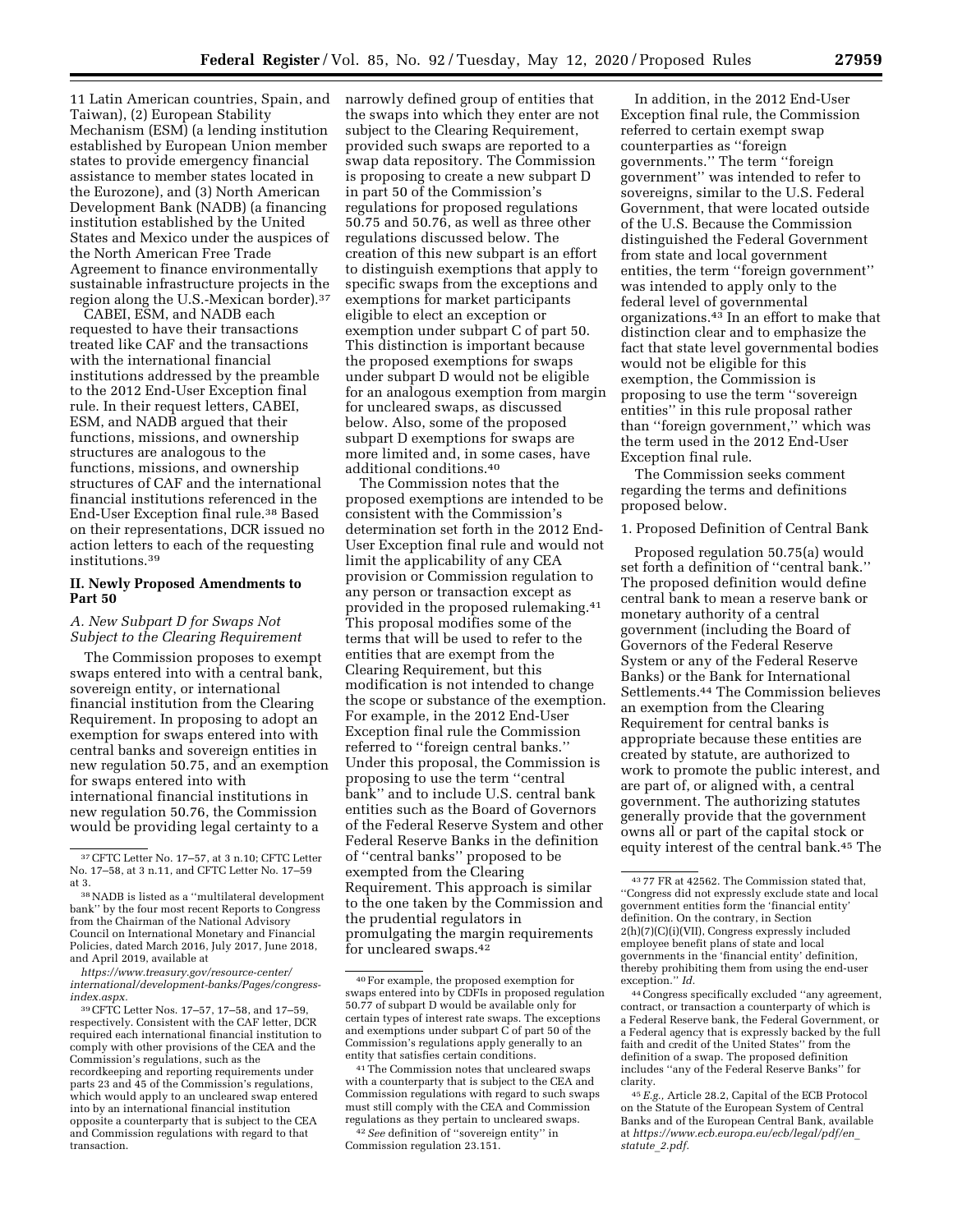proposed definition also includes the Bank for International Settlements (BIS) for clarity. BIS is made up of only central banks and monetary authorities. The Commission therefore believes it is appropriate to include BIS in the definition of central bank for purposes of this proposal.

In Commission regulation 23.151, the definition of ''financial end user'' for purposes of the Commission's uncleared swap margin requirements excludes the Bank for International Settlements from the uncleared margin requirements.46 Part 23 of the Commission's regulations include a separate definition for the term ''sovereign entity.'' Under Commission regulation 23.151, sovereign entity means a central government (including the U.S. government) or an agency, department, ministry, or central bank of a central government.47 The Commission is not proposing to use identical definitions in new subpart D of part 50 as it adopted in part 23 of the Commission's regulations.48 Certain types of entities may be defined differently for purposes of either rule set, but as an overall matter, the Commission believes this proposal to define ''sovereign entity'' and ''central bank'' is broadly consistent with part 23 of the Commission's regulations.

*Request for Comment.* The Commission requests comment on the scope of its proposed definition of central bank. Are there any central banks that are not established and operating pursuant to a statute? If so, should such a central bank be treated differently? Should the Commission

48Under part 23 of the Commission's regulations, the Bank for International Settlements is excluded from the term ''financial end user'' for purposes of the uncleared margin rules. Commission regulations 23.154 and 23.155 require calculations of initial and variation margin for counterparties that are either swap entities or financial end users. As such, the Bank for International Settlements is not subject to the uncleared initial or variation margin requirements under part 23. Under proposed regulation 50.75(a), the Bank for International Settlements would be a ''central bank'' and swaps entered into with a central bank would not be subject to the Clearing Requirement. Although the Commission is using different terminology, the Bank for International Settlements would be exempt from requirements under both parts of the Commission's regulations.

distinguish between national central banks and regional central banks? Should the Commission consider adopting an alternative definition for ''central bank,'' such as the definition included in section 25B of the Federal Reserve Act? 49

2. Proposed Definition of Sovereign Entity

Proposed regulation 50.75(b) would set forth a definition of ''sovereign entity'' for purposes of the Clearing Requirement. Under the proposed definition, sovereign entity would mean a central government (including the U.S. government) or an agency, department, or ministry of a central government.50 The Commission believes this definition limits the exemption to national governments and provides clarity regarding the scope of the counterparties whose transactions would be excluded from the Clearing Requirement, as discussed in the 2012 End-User Exception preamble,51 as well as the counterparties whose transactions are excluded by statute from the definition of a swap.52 Under this definition, ''sovereign entity'' would not include state, regional, provincial, or municipal governments.53 The Commission continues to believe, as it did in 2012, that most of these entities are predominantly engaged in nonbanking and non-financial activities related to their core public purposes and functions and therefore are not likely to be ''financial entities'' ineligible to elect an exception from the Clearing Requirement under section 2(h)(7)(C) of the CEA.54

*Request for Comment.* The Commission requests comment on the scope of its proposed definition of sovereign entity. Should the Commission consider adopting an alternate definition for ''sovereign entity?'' If so, what definition should the Commission consider? Should there be criteria for determining if

51 77 FR at 42562.

transactions with a sovereign entity should be exempt from the Clearing Requirement and, if so, what criteria would be appropriate?

3. Proposed Definition of International Financial Institution

Proposed regulation 50.76 would define ''international financial institution'' to mean the entities the Commission identified as international financial institutions in the 2012 End-User Exception final rule, the entities to whom DCR issued no-action letters in 2013 and 2017,55 the Islamic Development Bank,<sup>56</sup> and any other entity that provides financing for national or regional development in which the U.S. government is a shareholder or contributing member.

The Commission believes that an entity may be an international financial institution for purposes of an exemption from the Clearing Requirement if it has the following common qualities: A significant proportion of the entity's shareholders are limited to sovereign governments or other international financial institutions/multilateral development banks; the entity has been granted legal privileges and immunities that are typical of those enjoyed by other international financial institutions/multilateral development banks; the entity is governed by representatives from the public sector; the entity is a not-for-profit entity whose mission is to foster and promote economic development in developing areas; the entity's financing is used to

56The Commission is proposing to add the Islamic Development Bank to the current list of international financial institutions in an effort to harmonize the exemptions from required clearing with the exemptions from margin for uncleared swaps requirements. The Islamic Development Bank is included as a multilateral development bank under Commission regulation 23.151, and thus is exempt from margin requirements. In addition, this development bank is similarly situated to those entities the Commission identified in the 2012 End-User Exception final rule and in DCR no-action letters.

<sup>46</sup>Commission regulation 23.151 states, in part, that the term financial end user does not include any counterparty that is (i) a sovereign entity; (ii) a multilateral development bank; (iii) The Bank for International Settlements; (iv) an entity that is exempt from the definition of financial entity pursuant to section 2(h)(7)(C)(iii) of the CEA and implementing regulations; (v) an affiliate that qualifies for the exemption from clearing pursuant to section  $2(h)(7)(D)$  of the CEA; or (vi) an eligible treasury affiliate that the Commission exempts from the requirements of §§ 23.150 through 23.161 by rule.

<sup>47</sup> *Id.* 

<sup>49</sup>Section 25B of the Federal Reserve Act states that the term ''central bank'' includes any foreign bank or banker authorized to perform any one or more of the functions of a central bank. 12 U.S.C. 632.

<sup>50</sup>As with the proposed definition of ''central bank,'' the regulation would clarify that the definition of ''central government'' would include the U.S. government.

<sup>52</sup>*See* section 1a(47)(B)(ix) of the CEA.

<sup>53</sup>*Accord* 77 FR at 42562–63 (''A per se exclusion for state and local government entities from the 'financial entity' definition is inappropriate.'').

<sup>54</sup> *Id.* at 42562–63 (explaining that the activities of state and local government entities that might be considered to be in the business of banking or financial in nature under section  $2(h)(7)(C)(i)(VIII)$ ''are likely to be incidental, not primary, activities of those entities.'').

<sup>55</sup>The proposed list of named entities that would be defined as "international financial institutions' includes: (1) African Development Bank; (2) African Development Fund; (3) Asian Development Bank; (4) Banco Centroamericano de Integración Económica; (5) Bank for Economic Cooperation and Development in the Middle East and North Africa; (6) Caribbean Development Bank; (7) Corporación Andina de Fomento; (8) Council of Europe Development Bank; (9) European Bank for Reconstruction and Development; (10) European Investment Bank; (11) European Investment Fund; (12) European Stability Mechanism; (13) Inter-American Development Bank; (14) Inter-American Investment Corporation; (15) International Bank for Reconstruction and Development; (16) International Development Association; (17) International Finance Corporation; (18) International Monetary Fund; (19) Islamic Development Bank; (20) Multilateral Investment Guarantee Agency; (21) Nordic Investment Bank; and (22) North American Development Bank.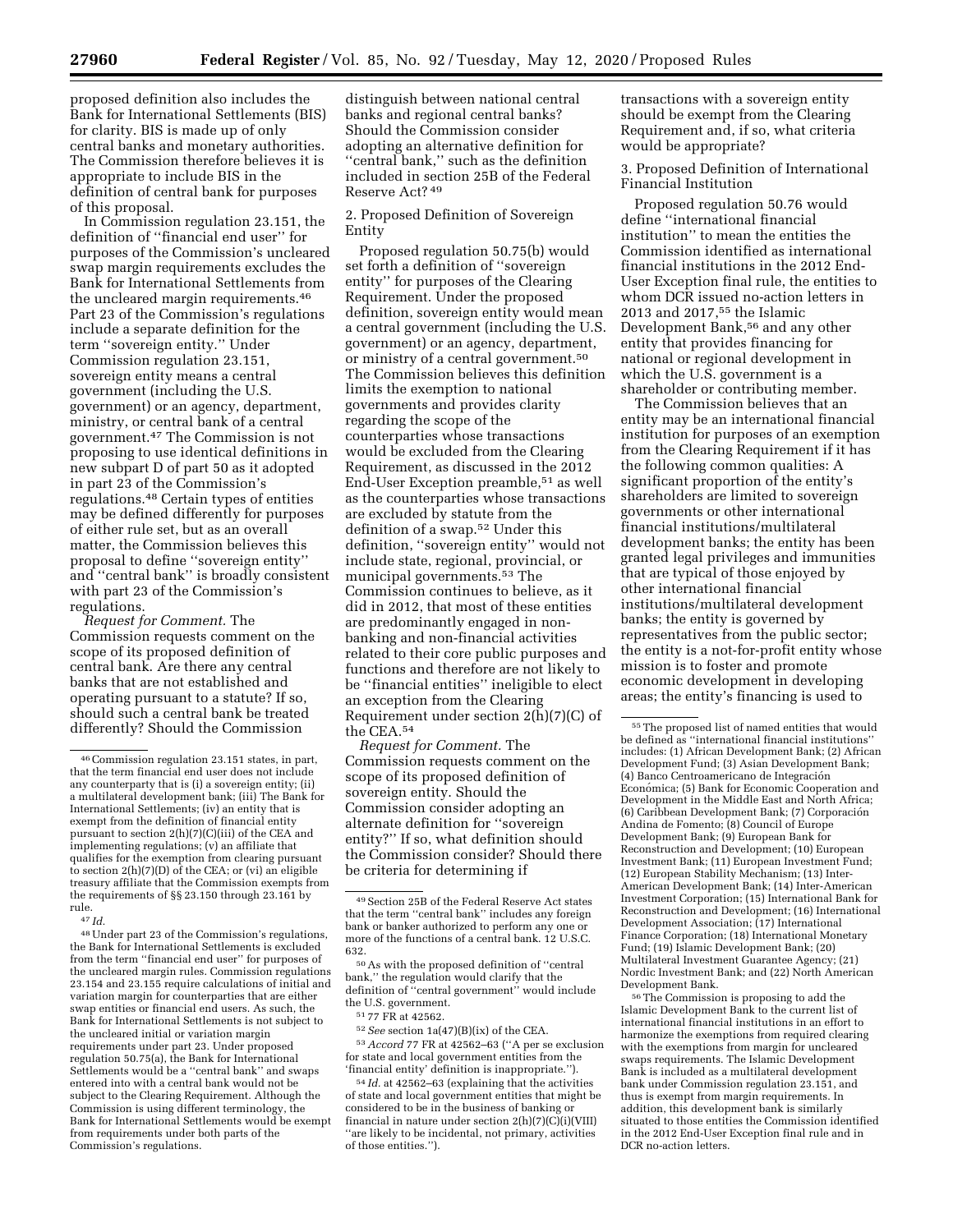support activities that are in the public interest, *i.e.,* socioeconomic development projects; the entity uses swaps only to hedge credit, interest rate, or currency risk incurred during financing activities in support of their public interest missions; swaps are not used for speculative purposes; and the entity satisfies other considerations deemed important by the Commission, including the public interest. The Commission believes these qualities appropriately describe international financial institutions for purposes of an exemption from the Clearing Requirement.

The proposed definition of international financial institution includes a provision ''23'' encompassing ''any other entity that provides financing for national or regional development in which the U.S. government is a shareholder or contributing member.'' The Commission believes that if the U.S. government is a shareholder or member of an international financial institution that provides financing for national or regional development activities that are in the public interest, then that entity is an international financial institution that should be exempt from the Clearing Requirement. The Commission preliminarily believes that this definition is appropriate because it would allow newly established entities meeting this criterion to be included as international financial institutions enumerated in proposed regulation 50.76.

In addition, the Commission believes that this proposed rule will encourage international comity and continued cross-border cooperation with authorities abroad, particularly with EU authorities in light of the several EU institutions that would be exempted under the proposed rule. An important example of the Commission's cooperation with EU authorities is the 2016 announcement by the CFTC and the European Commission regarding requirements for cross-border central counterparties.57 The principles of international comity counsel mutual respect for the important interests of foreign sovereigns.58

*Request for Comment.* Are there additional public interest considerations the Commission should consider? Should the factors listed be important in determining eligibility for a clearing exemption? Are there additional international financial institutions that should be added to the list? The Commission seeks comment regarding this definition.

4. Proposed Exemption from the Clearing Requirement for Swap Transactions With Central Banks, Sovereign Entities, and International Financial Institutions

Proposed regulation 50.75 would exempt from the Clearing Requirement swaps entered into with central banks and sovereign entities. Similarly, proposed regulation 50.76 would exempt from the Clearing Requirement swaps entered into with international financial institutions. Under new proposed regulations 50.75 and 50.76 the swap must be reported to an SDR to qualify for the exemption.

The new proposed regulations 50.75 and 50.76 would codify the Commission's determination that based on considerations of comity and in keeping with the traditions of the international system, swaps entered into with central banks (including BIS), sovereign entities, and international financial institutions should be treated like swaps entered into with the Federal Reserve Banks, the Federal Government, or a Federal agency and should not be subject to the Clearing Requirement. The Commission preliminarily believes these entities only use swaps to mitigate credit, interest rate, or currency risk incurred during financing activities in support of the public interest and the public good. As such, the Commission believes that it is appropriate to exclude swaps entered into with these entities from the Clearing Requirement. This exemption therefore would allow swaps entered into by these entities to be treated in the same manner as the statutory exclusion for a Federal Reserve Bank, the Federal Government, or a Federal agency that is backed by the full faith and credit of the United States.<sup>59</sup>

Consistent with the other exemptions in effect under current Commission regulation 50.5,60 new proposed

regulations 50.75 and 50.76 would exempt swaps entered into by a central bank, a sovereign entity, or an international financial institution from the Clearing Requirement, provided that the swap is reported to a swap data repository pursuant to part 45 of the Commission's regulations.61

*Request for Comment.* The Commission requests comment on the proposed exemption from the Clearing Requirement for swaps entered into with central banks, sovereign entities, and international financial institutions. The Commission requests comment on the use of swaps by central banks, sovereign entities, and international financial institutions, including quantitative data where available.

# *B. Data Related to Swaps Entered Into by Central Banks, Sovereign Entities, and International Financial Institutions*

The Commission has gathered preliminary data regarding the use of swaps by international financial institutions from the Depository Trust & Clearing Corporation's (DTCC's) swap data repository, DTCC Data Repository (DDR). From January 1, 2018 to December 31, 2018, 16 international financial institutions named in proposed regulation 50.76 were counterparties to a swap that was entered into and reported to DDR during that time period. Overall, the 16 international financial institutions entered into approximately 2,500 uncleared interest rate swaps with an estimated total notional value of \$220 billion. Of the 16 international financial institutions, four entered into more than one hundred swaps during calendar year 2018. Compared to data that the Commission gathered from DDR during calendar year 2017, the number of international financial institutions entering into interest rate swaps increased from nine to 16, and the total number and total notional value of all uncleared interest rate swaps entered into by the international financial institutions increased from 381 swaps totaling \$59.8 billion to approximately 2,500 swaps totaling \$220 billion.

61 In most instances, the central bank, sovereign entity, or international financial institution would not be the reporting counterparty, rather the swap dealer would report the transaction to the SDR.

<sup>57</sup>On February 10, 2016, the CFTC and the European Commission announced ''A Common Approach for Transatlantic CCPs.'' *See* Press Release and Related Statements, available at *[https://](https://www.cftc.gov/PressRoom/PressReleases/cftc_euapproach021016) [www.cftc.gov/PressRoom/PressReleases/cftc](https://www.cftc.gov/PressRoom/PressReleases/cftc_euapproach021016)*\_ *[euapproach021016.](https://www.cftc.gov/PressRoom/PressReleases/cftc_euapproach021016)* 

<sup>58</sup>*See* Restatement (Third) of Foreign Relations Law of the United States sec. 403 (Am. Law Inst. 2018) (the Restatement). The Restatement provides that even where a country has a basis for jurisdiction, it should not prescribe law with respect to a person or activity in another country when the exercise of such jurisdiction is

unreasonable. *See* Restatement section 403(1). Notably, the Restatement recognizes that, in the exercise of international comity, reciprocity is an appropriate consideration in determining whether to exercise jurisdiction extraterritorially.

<sup>59</sup>The Commission is not proposing to exempt these transactions from the definition of a swap.

<sup>60</sup>Under existing Commission regulation 50.5(a), swaps entered into before July 10, 2010, are exempt from the clearing requirement under Commission

regulation 50.2 if reported to a swap data repository pursuant to section 2(h)(5)(A) of the CEA and Commission regulation 46.3(a). Existing Commission regulation 50.5(b) exempts swaps entered into after July 10, 2010, but before the application of the clearing requirement under Commission regulations 50.2 and 50.4 for a particular class of swaps if reported to a swap data repository pursuant to 46.3(a), 45.3 and 45.4 of the Commission's regulations.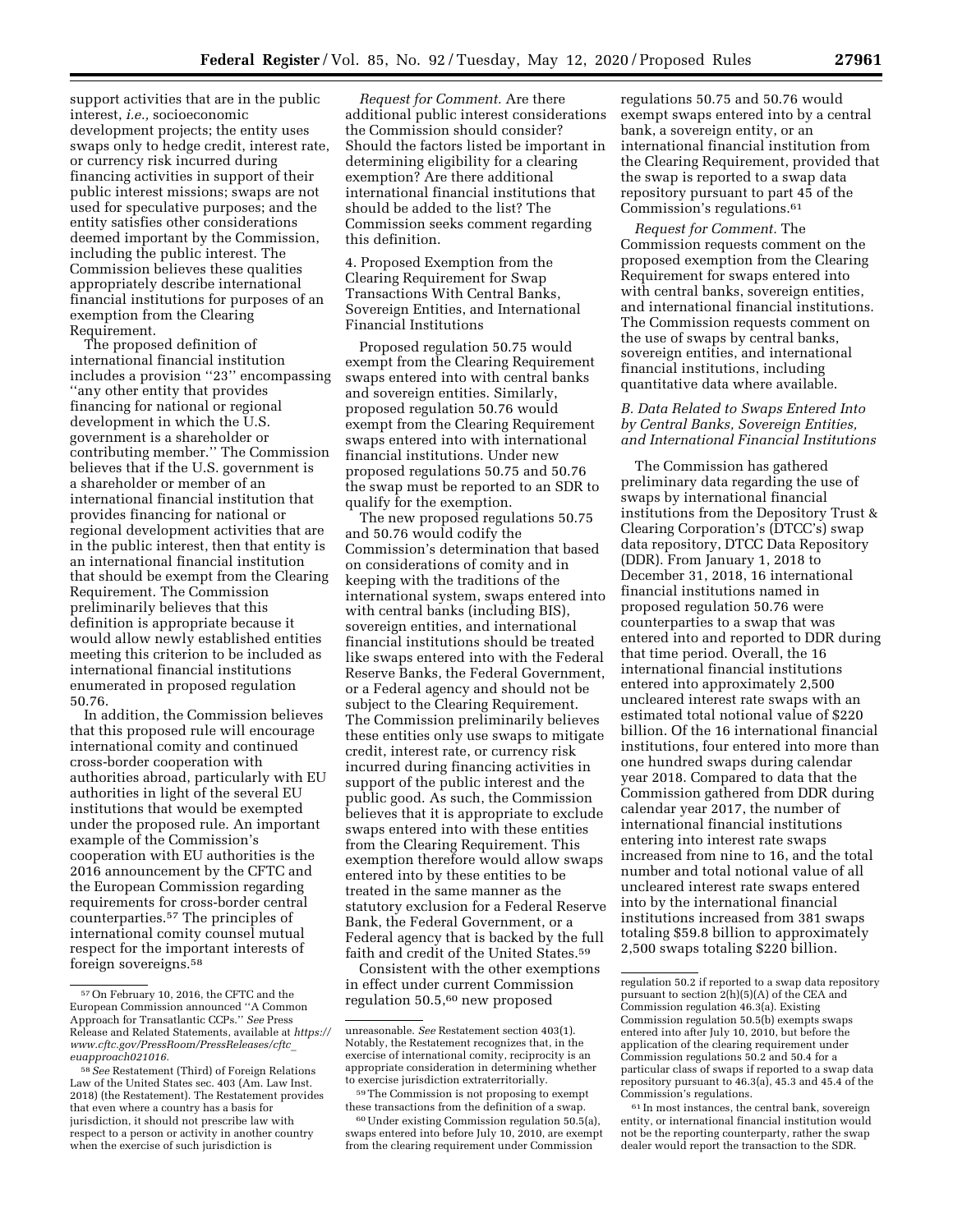The Commission is not providing data estimates for swaps entered into by central banks and sovereign entities because it believes that the number of such swaps is likely to be small and could reveal confidential swaps trading and position information. In addition, it is difficult to define a representative set of central banks and sovereign entities for purposes of collecting such data. The Commission invites public comment from affected central banks, sovereign entities, and their counterparties, including the submission of any data or other relevant information.

# *C. New Compliance Schedule for Subpart B*

The Commission implemented the Clearing Requirement through two separate rulemakings: (i) The 2012 Clearing Requirement Determination; and (ii) the 2016 Clearing Requirement Determination. Under each of these final rules, the Commission made the decision to phase-in the compliance requirement. Neither clearing requirement determination required compliance by all market participants for all swaps included in Commission regulation 50.4 on a single date.

### 1. 2012 Clearing Requirement Determination

In order to facilitate an orderly transition to the new swap clearing regime established by the Dodd-Frank Act, the Commission decided to phasein the 2012 Clearing Requirement Determination by type of market participant. The Commission adopted a swap clearing requirement compliance schedule in Commission regulation 50.25.62 Commission regulation 50.25 contains definitions for Category 1 Entities and Category 2 Entities, 63 as well as other terms that are referenced in the implementation section of the 2012 Clearing Requirement Determination.64 For all interest rate swaps and CDX credit default swaps that were required to be cleared pursuant to the 2012 Clearing Requirement Determination, the applicable implementation schedule was published by the Commission in the final rulemaking preamble. However, the compliance dates were delayed for iTraxx credit default swaps until February 25, 2013, because no

DCO offered client clearing.<sup>65</sup> Once client clearing was offered for iTraxx credit default swaps, specified credit default swaps subject to the Clearing Requirement in Commission regulation 50.4(b) were required to be cleared after sixty days. This information was publicized through Commission press releases, but is not reflected in part 50 of the Commission's regulations.

### 2. 2016 Clearing Requirement Determination

In 2016, the Commission expanded the set of interest rate swaps subject to the Clearing Requirement under Commission regulation 50.4(a) in order to harmonize the CFTC's swap clearing requirement with those in non-U.S. jurisdictions. When the Commission adopted the implementation schedule for the 2016 Clearing Requirement Determination, it elected not to phasein compliance by the type of market participant and instead phased-in compliance based on when the corresponding non-U.S. jurisdiction's interest rate swap clearing mandate had gone into effect. Under the Commission's 2016 Clearing Requirement Determination, certain categories of interest rate swaps were required to be cleared on the earlier of: (i) 60 calendar days after any person was first required to comply with an analogous clearing requirement that has been adopted by a regulator in a non-U.S. jurisdiction, or (ii) two years after the final rule was published in the **Federal Register**.66 All swaps that were subject to the Commission's 2016 Clearing Requirement Determination are now required to be cleared and the last compliance date for a category of interest rate swaps under Commission regulation 50.4(a) was October 15, 2018. As in 2012, the compliance schedule was outlined in the preamble discussion, but the compliance dates were not published in the final rule.

In addition, the compliance dates for each category of interest rate swap subject to the expansion under the 2016 Clearing Requirement Determination were based on the product type, and in some cases, the tenor of the swap. For this reason, the Commission believes that publishing the compliance dates in a detailed format will be useful for market participants.

#### 3. New Proposed Regulation 50.26

The Commission seeks to improve transparency and to provide the

information about the compliance dates for both of the Commission's Clearing Requirements in one location that will be convenient for market participants to reference. In the new proposed regulation 50.26, the Commission has taken information that was available in different formats and repackaged it in a single table. Earlier press releases provided small pieces of information but did not provide a comprehensive statement of all Clearing Requirement compliance dates. In addition, as detailed above, the Commission's 2016 Clearing Requirement Determination compliance dates were not all published in the final rule. Now that all of the swaps covered in Commission regulation 50.4 have a compliance date, that information can be collected and published in one location in part 50 of the Commission's regulations instead of located in various places throughout the **Federal Register** and on the Commission's website.

The Commission believes that these compliance dates are static and not subject to change. Including a table of compliance dates in the Commission's regulations will be useful for market participants trying to confirm whether their swaps are required to be cleared under the Clearing Requirement or would be considered to be legacy swaps not required to be cleared under regulation 50.5. This codification may be particularly useful for groups, such as the International Organization of Securities Commissions and others, that collect and disseminate such information.67

*Request for Comment.* The Commission requests comment on the proposed table headings and structure included in Table 1 and Table 2 of new proposed regulation 50.26. Are the tables sufficiently clear to communicate the specific dates on which compliance with the Clearing Requirement is required? If not, why not? Do market participants think that any additional compliance date information should be included in the tables or in this new section?

# *D. Technical Amendment to Subpart C for Banks, Savings Associations, Farm Credit System Institutions, and Credit Unions*

In addition to proposing to codify exemptions from the Clearing Requirement, the Commission is proposing technical amendments to subpart C of part 50 to reorganize the

<sup>62</sup>Swap Transaction Compliance and Implementation Schedule: Clearing Requirement Under Section 2(h) of the CEA, 77 FR 44441 (Jul. 30, 2012).

<sup>63</sup>Commission regulation 50.25(a).

<sup>64</sup> 2012 Clearing Requirement Determination at 74319–21.

<sup>65</sup>CFTC Press Release No. 6521–13 (Feb. 25, 2013), available at *[https://www.cftc.gov/PressRoom/](https://www.cftc.gov/PressRoom/PressReleases/pr6521-13) [PressReleases/pr6521-13.](https://www.cftc.gov/PressRoom/PressReleases/pr6521-13)*  66 *Id.* at 71227–28.

<sup>67</sup>*E.g.,* the International Organization of Securities Commissions' Information Repository for Central Clearing Requirements for OTC Derivatives, available at *[https://www.iosco.org/publications/](https://www.iosco.org/publications/?subsection=information_repositories) [?subsection=information](https://www.iosco.org/publications/?subsection=information_repositories)*\_*repositories.*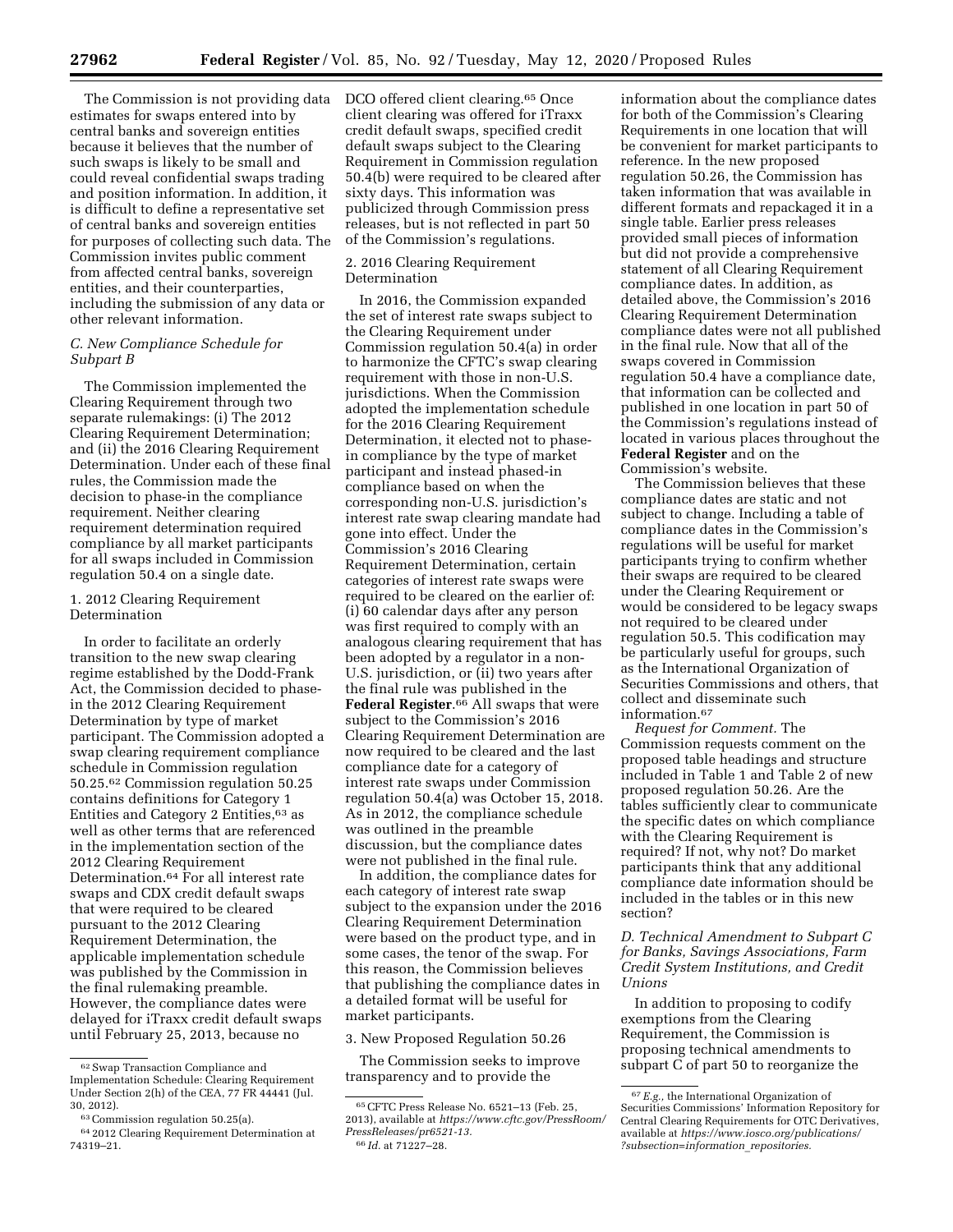subpart so that market participants find it easier to read and identify applicable regulations. The Commission preliminarily believes that re-codifying the existing regulatory provision for certain banks, savings associations, farm credit system institutions, and credit unions (together, small financial institutions) with a new numbered section and heading specifically will facilitate swap counterparties' use and understanding of part 50 of the Commission's regulations.

The current exemption for small financial institutions is located in paragraph (d) of Commission regulation 50.50 without any heading or other demarcation. Commission regulation 50.50 generally excepts non-financial entities from the Clearing Requirement if they satisfy certain conditions. In the final paragraph of Commission regulation 50.50, there is a separate category of relief for small financial institutions that are exempt from the definition of ''financial entity'' if the financial institution satisfies certain requirements. In order to promote transparency about the operation of exceptions and exemptions to the Clearing Requirement, the Commission is proposing to separate the small financial institutions exemption from the non-financial entities exception. The Commission views this as a nonsubstantive change, and the minor changes to the text of the regulations would serve only to clarify and update the requirements in light of current swap reporting conventions, specifically related to SDR reporting by entities eligible for an exception or exemption from the Clearing Requirement.

Current Commission regulation 50.50(d) limits the exemption to certain small financial institutions with two key definitional requirements. First, the small financial institution must be an entity that satisfies the statutory requirements under Commission regulation 50.50(d)(1). Second, the small financial institution must have total assets of \$10 billion or less on the last day of such entity's most recent fiscal year. The Commission is leaving these requirements unchanged and has moved these requirements to new proposed regulation 50.53(a) and 50.53(b), respectively.

New proposed regulation 50.53 will require small financial institutions to satisfy the same reporting requirements in Commission regulation 50.50(b) that apply to entities qualifying for the exemption under Commission regulation 50.50(d) currently. The Commission believes that the language proposed in new regulation 50.53(c) incorporates the requirements under

Commission regulation 50.50(b) by reference and matches the current structure of a similar provision requiring exempt cooperatives to report specific information by reference to Commission regulation 50.50(b).68 The Commission is proposing a small difference in new regulation 50.53(c) that does not match the language in 50.50(b) exactly. Proposed regulation 50.53(c) would make it clear that rather than ''provide'' the information to a SDR, the entity electing the exception will be expected to ''report'' the information to a SDR. In a few places in the new regulatory text of proposed regulation 50.53(c), the Commission is using the word ''report'' or ''cause to be reported'' instead of ''provide'' or ''cause to be provided.'' The Commission believes the words ''provide'' and ''report'' have similar meaning, but the word ''report'' is more precise in this instance. The word ''report'' is the predominant term used under Commission regulations in part 45 and this term aligns with the obligations that parties are required to comply with under Commission regulations 45.3 and 45.4. Under this proposal, the Commission does not intend to alter how swap counterparties currently subject to Commission regulation 50.50(d) comply with the reporting provisions under existing Commission regulation 50.50(b). The Commission believes the obligations of banks and other entities eligible for relief from the Clearing Requirement under Commission regulation 50.50(d) would not change under new proposed regulation 50.53.

Under Commission regulation 50.50(b) electing entities are given the option to provide information to a registered SDR or to provide the information directly to the Commission. The Commission believed such flexibility was necessary during the initial implementation phase of the Dodd-Frank Act. Now that SDRs have been established and are a reliable infrastructure resource, the Commission is proposing to eliminate the option for small financial institutions to submit information directly to the Commission. The Commission processes data from the SDRs and uses this data to monitor and track compliance with the Clearing Requirement. This change to require reporting of information through an SDR would further the Commission's goals of improving the quality and comprehensiveness of SDR data as well.

The Commission notes that it is taking this approach to require reporting directly to SDRs (and not to permit reporting directly to the Commission) for all of the other exemptions for swaps with certain entities under proposed regulations 50.75 through 50.79. The Commission believes that the reporting methods employed by small financial institutions currently would satisfy the requirements in proposed regulation 50.53(c).

Finally, proposed regulation 50.53 includes a paragraph (d) that would require small financial entities to use the swap to hedge or mitigate commercial risk. This requirement is the same as current requirements under Commission regulation 50.50(d) and should not create new or different obligations on small financial institutions electing the exemption from the Clearing Requirement. The Commission reiterates its view that proposed regulation 50.53 would not substantively change the exemption for small financial institutions and is intended to be a clarifying amendment to part 50 of the Commission's regulations.

*Request for Comment.* The Commission requests comment on whether the proposed changes could materially alter the compliance requirements that exist currently for eligible banks, savings associations, farm credit system institutions, and credit unions.

## **III. Supplemental Proposal of Proposed Rulemaking for Bank Holding Companies, Savings and Loan Holding Companies, and Community Development Financial Institutions**

# *A. Background on Prior Proposal and Supplemental Proposal*

In August 2018, the Commission proposed regulations that would exempt from the Clearing Requirement, set forth in section 2(h)(1) of the CEA, certain swaps entered into by certain bank holding companies, savings and loan holding companies, and CDFIs.<sup>69</sup> Under the CEA, these entities are not eligible for an exemption from the definition of ''financial entity'' for purposes of an exemption from the Clearing Requirement that is afforded banks, savings associations, farm credit systems, and credit unions with total assets of \$10 billion or less.70

The proposed amendments to the Commission's regulations under part 50 would exempt from the Clearing Requirement a swap entered into to

<sup>68</sup>Commission regulation 50.51(c) states that an exempt cooperative that elects the exemption provided in that section shall comply with the requirements of Commission regulation 50.50(b).

<sup>69</sup>*See* 2018 Proposal.

<sup>70</sup>*See* sections 2(h)(1)(A) and 2(h)(7)(A) of the CEA.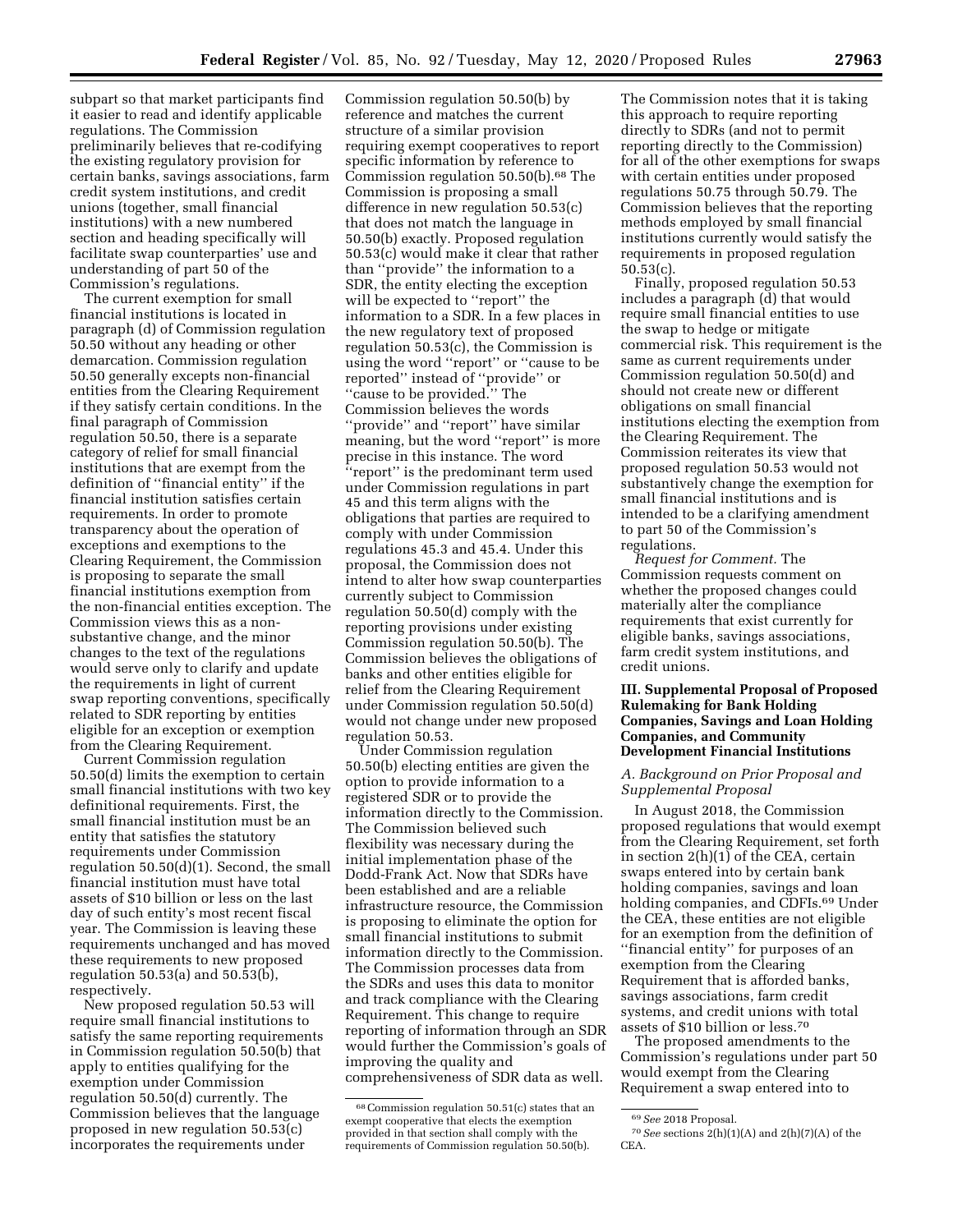hedge or mitigate commercial risk if one of the counterparties to the swap is either (a) a bank holding company or savings and loan holding company, each having no more than \$10 billion in consolidated assets, or (b) a CDFI transacting in certain types and quantities of interest rate swaps. The proposed amendments would codify two no-action letters issued by DCR in 2016.71 As the Commission noted in the 2018 Proposal, it believes that codifying both of these staff no-action letters would be consistent with the policy rationale behind the exemption from the Clearing Requirement that the Commission granted for swaps entered into by banks, savings associations, farm credit institutions, and credit unions in the 2012 End-User Exception final rule.72

The 2018 Proposal received only one comment on the proposal.73 In light of the proposed restructuring of part 50 of the Commission's regulations, the Commission is requesting additional comments on the 2018 Proposal, is proposing minor revisions to the rule text for CDFIs, and is proposing technical revisions as described below.74

# *B. Changes to the Proposed Rule Text for CDFIs and Technical Revisions to Proposed Rule Text for Bank Holding Companies and Savings and Loan Holding Companies*

As proposed in August 2018, swaps entered into with certain bank holding companies, savings and loan holding companies, and CDFIs would be exempt from the Clearing Requirement. The 2018 Proposal would have amended Commission regulation 50.5 by adding definitions for CDFI, bank holding company, and savings and loan holding company to Commission regulation 50.5(a), and by adding the conditions of the exemption in new subparts (e) and (f). In this supplemental proposal, the

73American Bankers Association (Oct. 22, 2018). The American Bankers Association supported the 2018 Proposal to codify CFTC Letters No. 16–01 and 16–02, and also recommended that the Commission treat all non-swap dealer or non-major swap participant banks, bank holding companies, savings associations, and savings and loan holding companies as end-users and exempt all of these entities from the Clearing Requirement.

74Procedurally, this supplemental proposal is not a replacement or withdrawal of the 2018 Proposal. Unless specifically amended in this release, all regulatory provisions proposed in the 2018 Proposal remain under active consideration for adoption as final rules. The Commission welcomes comment on both the 2018 Proposal and this supplemental proposal.

Commission is proposing to include the definitions and exemptions in a new subpart D of part 50 as Commission regulations 50.77, 50.78, and 50.79 as described further below.

## 1. CDFIs

In this supplemental proposal, the Commission is proposing to make the following clarifying revisions to the regulations that would exempt certain interest rate swaps and forward rate agreements entered into by CDFIs from the Clearing Requirement. First, these regulations, if adopted, would be set forth in regulation 50.77 rather than in Commission regulation 50.5. Second, the 2018 Proposal's definition of the term ''community development financial institution'' in proposed regulation 50.5(a) remains unchanged, but would be codified as regulation 50.77(a).75 Third, proposed regulation 50.5(f) would become new regulation 50.77(b). The supplemental proposal would clarify the rule by adding the statutory authority for the exemption to the rule text and referencing the subpart. New proposed regulation 50.77(b) would state in relevant part that ''a swap entered into by a community development financial institution shall not be subject to the clearing requirement of section  $2(h)(1)(A)$  of the [CEA] and this part if. . . .''

The supplemental proposal includes a technical change to the 2018 Proposal's reference to Commission regulation 50.2 that was included in previously proposed regulation 50.5(f)(2). Under the supplemental proposal, newly proposed regulation 50.77(b)(1) would reference Commission regulation 50.4(a) and state that the swap is a U.S. dollar denominated interest rate swap in the fixed-to-floating class or the forward rate agreement class of swaps that would otherwise be subject to the clearing requirement under § 50.4(a).

In the 2018 Proposal, under previously proposed regulation 50.5(f)(3), swaps entered into by a CDFI would not be subject to the Clearing Requirement of section 2(h)(1)(A) of the CEA, and Commission regulation 50.2, if the total aggregate notional value of all swaps entered into by the community development financial institution during the twelve-month

calendar is less than or equal to \$200,000,000. To clarify the exemption, the Commission proposes to revise the language in proposed regulation  $50.77(b)(2)$  to state the total aggregate notional value of all swaps entered into by the community development financial institution during the 365 calendar days prior to the day of execution of the swap is less than or equal to \$200,000,000. Likewise, previously proposed regulation 50.5(f)(4) would be codified as proposed regulation 50.77(b)(3), and the Commission is proposing to include a technical revision that changes the time frame from ''within a twelve-month calendar year'' to ''within a period of 365 calendar days.'' The Commission believes both revisions from measuring in months to calendar days are more accurate descriptions of the scope of the requirement and is consistent with the current requirement in Commission regulation 50.50(b)(2). Commission regulation 50.50(b)(2) states that reporting for certain entities that are eligible for an exception to the Clearing Requirement will remain effective for ''365 days following the date of such reporting.'' The Commission believes this minor technical change will improve internal consistency within part 50 of the Commission's regulations by measuring time periods in days in all relevant places rather than using days in some regulations and months in other regulations.

Previously proposed regulation 50.5(f)(1) would remain the same except it would be presented in this supplemental proposal as proposed regulation 50.77(b)(4). Previously proposed regulation 50.5(f)(5) would be presented by this proposal as proposed regulation 50.77(b)(5) with a technical change to the text such that the regulation would change from ''the swap is used to hedge or mitigate commercial risk, as defined under § 50.50(c) of this part'' and would instead state that the swap is used to hedge or mitigate commercial risk as provided in paragraph (c) of § 50.50.

2. Bank Holding Companies and Savings and Loan Holding Companies

In this supplemental proposal, the Commission is proposing to have separate regulations for exemptions for swaps with bank holding companies and savings and loan holding companies. Under the 2018 Proposal, the proposed definitions for a bank holding company and a savings and loan holding company were included in existing regulation 50.5(a). This supplemental proposal would move the definition for bank holding company to

<sup>71</sup>CFTC Letter No. 16–01 (request from the American Bankers Association) and CFTC Letter No. 16–02 (request from a coalition of CDFIs).

<sup>72</sup>*See* 2018 Proposal at 44004. *See also* End-User Exception Final Rule, 77 FR at 42590–91.

<sup>75</sup>New proposed regulation 50.77(a) would state that, for the purposes of that section, the term community development financial institution means an entity that satisfies the definition in section 103(5) of the Community Development Banking and Financial Institutions Act of 1994, and is certified by the U.S. Department of Treasury's Community Development Financial Institution Fund as meeting the requirements set forth in 12 CFR 1805.201(b).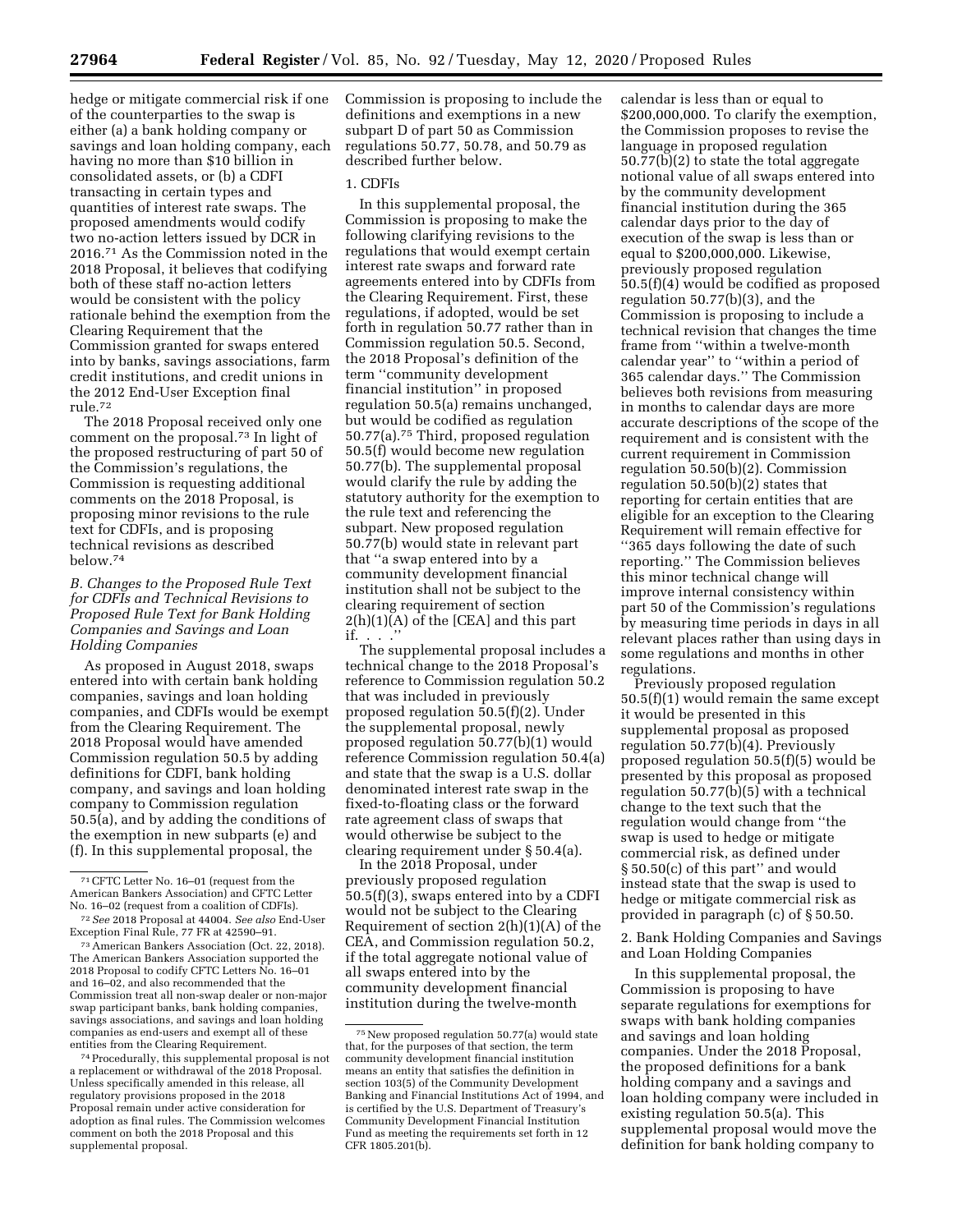proposed regulation 50.78(a) and savings and loan holding company to proposed regulation 50.79(b).

Previously proposed regulation 50.5(e) would become proposed regulations 50.78(b) for bank holding companies and 50.79(b) for savings and loan holding companies. The supplemental proposal would clarify the text for each exemption by adding the statutory authority for the exemption to the text of the regulation and referencing the subpart.

This supplemental proposal would renumber previously proposed regulation section and paragraphs 50.5(e)(1), (2), and (3) as new proposed regulation section and paragraphs 50.78(b)(1), (2), and (3) for bank holding companies, and new proposed regulation section and paragraphs 50.79(b)(1), (2), and (3) for savings and loan holding companies. The regulations remain unchanged from the text of the 2018 Proposal with the exception of the technical change to paragraph (b)(3) of each proposed regulation. Those paragraphs would now state that the swap is used to hedge or mitigate commercial risk as provided in paragraph (c) of § 50.50.

# *C. Updated Data Regarding the Use of Swaps by CDFIs, Bank Holding Companies, and Savings and Loan Holding Companies*

When the Commission considered its 2018 Proposal, it included data about the number of swaps entered into by entities that would be eligible to elect the proposed exemption from the Clearing Requirement. The Commission is updating some of the data from DDR that it considered in the 2018 Proposal. All interest rate swaps data included in this section was reported to DDR as events-based data and was analyzed by Commission staff.76 This information about past swaps activity is not used as a predictive measure of future swaps activity, but rather, it is included here to provide context about the current use of uncleared swaps by the entities discussed in this proposal.

In the most recent calendar year between January 1, 2018 and December 31, 2018—eight different CDFIs entered into interest rate swaps and four of those entities entered into more than one swap. During this one year period, CDFIs entered into thirteen uncleared interest rate swaps with an aggregate

notional value of almost \$84 million. According to this data, more CDFIs entered into uncleared interest rate swaps during the calendar year 2018 than during the previous 18-month time period between January 2017 and June 2018.77 At the same time, the aggregate notional value of all uncleared interest rate swaps entered into during calendar year 2018 (\$83.9 million) was less than the aggregate notional value of swaps entered into by CDFIs during the 18 month time period between January 2017 and June 2018 (\$251.6 million).

The Commission is also updating the data regarding the number of swaps entered into by eligible bank holding companies and savings and loan holding companies. Between January 1, 2018 and December 31, 2018, eleven bank holding companies executed 18 interest rate swaps with an aggregate notional value of \$152.5 million.78 Seven of these bank holding companies entered into more than one swap during the calendar year 2018. In calendar year 2018 the aggregate notional value of all swaps entered into by eligible bank holding companies increased substantially (\$152.5 million in 2018 compared to \$68.6 million in 2017), but this increase was also the result of more eligible bank holding companies entering into uncleared interest rate swaps.

The increase in the number of uncleared swaps entered into by these entities may be the result of better information and more awareness by eligible entities about the relief provided under CFTC Letter Nos. 16–01 and 16–02, or it may be the result of different economic or market conditions. The data demonstrates that these entities have an ongoing interest in entering into uncleared swaps and likely would benefit from the Commission's proposal to codify the relief currently afforded under CFTC staff letters.

*Request for Comment.* The Commission requests comment on all aspects of the new proposed regulations, including the specific revisions to the proposed rule text as well as the

technical amendments to the proposed regulations. In addition, the Commission requests additional comment on the use of swaps by CDFIs, bank holding companies, and savings and loan holding companies, including quantitative data where available.

#### **IV. Commission's Section 4(c) Authority**

Section 4(c)(1) of the CEA authorizes the Commission to promote responsible economic or financial innovation and fair competition by exempting any transaction or class of transactions, including swaps, from any of the provisions of the CEA (subject to exceptions not relevant here).79 In enacting CEA section 4(c)(1), Congress noted that the goal of the provision is to give the Commission a means of providing certainty and stability to existing and emerging markets so that financial innovation and market development can proceed in an effective and competitive manner.80 Section 4(c)(2) of the CEA further provides that the Commission may not grant exemptive relief unless it determines that: (A) The exemption is consistent with the public interest and the purposes of the CEA; and (B) the transaction will be entered into solely between ''appropriate persons'' and the exemption will not have a material adverse effect on the ability of the Commission or any contract market to discharge its regulatory or selfregulatory responsibilities under the CEA.

The Commission believes that it is consistent with the public interest and the purposes of the CEA to exempt from the Clearing Requirement swaps entered into with central banks, sovereign entities, and international financial institutions, as discussed above. In 2012, the Commission stated its view that transactions with central banks, sovereign entities, and certain international financial institutions should be exempted from clearing on the basis of comity and in keeping with

80H. R. Rep. No. 102–978, 102d Cong. 2d Sess. at 81 (Oct. 2, 1992), *reprinted in* 1992 U.S.C.C.A.N. 3179, 3213.

<sup>76</sup>This section does not include credit default swaps data because the relief provided to CDFIs does not extend to credit default swaps and there was no credit default swaps activity reported by eligible bank holding companies or savings and loan holding companies in the time periods analyzed.

<sup>77</sup> During an earlier 18-month time period, between January 1, 2017 and June 29, 2018, three CDFIs executed interest rate swaps: One executed two swaps with an aggregate notional value of \$5.6 million; another executed three swaps with an aggregate notional value of \$116 million; and another executed three swaps with an aggregate notional value of \$130 million.

<sup>78</sup> During the previous year, between January 1, 2017 and December 31, 2017, one bank holding company executed ten interest rate swaps with an aggregate notional value of \$43.6 million, and a second bank holding company executed one interest rate swap with a notional value of \$25 million.

 $79$  Pursuant to section  $4(c)(1)$  of the CEA, in order to promote responsible economic or financial innovation and fair competition, the Commission by rule, regulation, or order, after notice and opportunity for hearing, may (on its own initiative or on application of any person) exempt any agreement, contract, or transaction (or class thereof) that is otherwise subject to subsection (a) of CEA section 4(c), either unconditionally or on stated terms or conditions or for stated periods and either retroactively or prospectively, or both, from any of the requirements of subsection (a) of CEA section 4(c), or from any other provision of the CEA. The Commission is proposing to promulgate this exemptive rule pursuant to sections 4(c)(1) and 8a(5) of the CEA.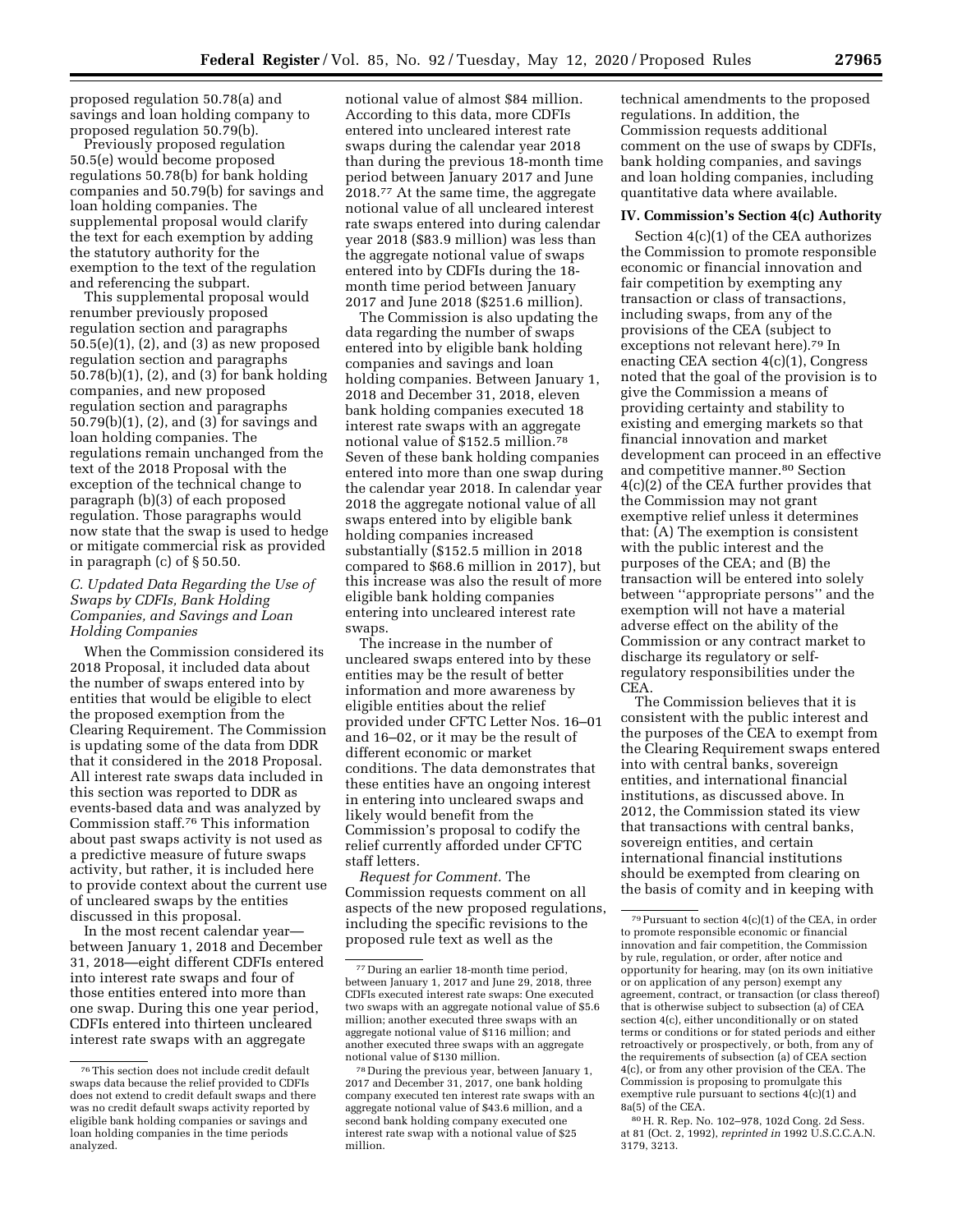the traditions of the international system. The Commission continues to believe, as it did in 2012, that based on canons of statutory construction and considerations of comity, and in keeping with the traditions of the international system, foreign governments and central banks should not be subject to section 2(h)(1) of the CEA.81 With respect to international financial institutions, the member governments generally have majority control and governance over the entities. The Commission therefore continues to believe that an exemption is appropriate because in a real sense, an international financial institution is not separable from its government owners. Codifying the Commission's 2012 determination through a section 4(c) exemption will provide further clarity to market participants. As with the other exemptions from the Clearing Requirement, the Commission reminds the counterparties that these swaps exempted from the Clearing Requirement by this proposal and the existing 2012 determination must be reported to an SDR. The Commission also believes it is appropriate to exempt swaps entered into with international financial institutions because these entities serve an important public policy purpose.

The Commission believes that the specific amendments to exempt swaps entered into by central banks, sovereign entities, and certain international financial institutions, as well as the previously approved proposal to exempt certain swaps entered into by bank holding companies, savings and loan holding companies, and CDFIs from the Clearing Requirement would be available to only ''appropriate persons.'' Section 4(c)(3) of the CEA includes within the term ''appropriate person'' a number of specified categories of persons, including any governmental entity (including the United States, any state, or any foreign government) or political subdivision thereof, or any multinational or supranational entity or any instrumentality, agency, or department of any of the foregoing.<sup>82</sup>

The Commission preliminarily believes that central banks, sovereign entities, and international financial institutions are appropriate persons

within the scope of section 4(c)(3)(H) of the CEA. The Commission notes that these entities would also be considered eligible contract participants (ECPs) as set forth in section 1a(18)(A)(vii) of the CEA. The Commission continues to believe that eligible bank holding companies, savings and loan holding companies, and CDFIs are ECPs pursuant to section 1a(18)(A)(i) of the CEA.83

Given that only ECPs are permitted to enter into uncleared swaps, and that the ECP definition is generally more restrictive than the comparable elements of the enumerated ''appropriate person'' definition, there is no risk that a non-ECP or a person who does not satisfy the requirements for an ''appropriate person'' could enter into an uncleared swap using the proposed exemptions from the Clearing Requirement. For purposes of this proposal, the Commission believes that the class of persons eligible to rely on the proposed exemptions that would be codified in new proposed regulations 50.75 through 50.79 will be limited to ''appropriate persons'' within the scope of section 4(c) of the CEA.

The Commission believes that the applicable central banks, sovereign entities, and international financial institutions have been relying on the language in the preamble exempting their swap transactions from the Clearing Requirement since issuance of the 2012 End-User Exception final rule. The Commission is not aware of any increase in counterparty risk attributable to affected entities' reliance on the 2012 Commission determination and the subsequent staff no-action letters. The proposed exemptions from the Clearing Requirement are limited in scope and, as described further below, the Commission will continue to have access to information regarding the swaps subject to this exemption because they will be reported to an SDR.<sup>84</sup> The Commission notes that the proposed exemptions are intended to be consistent with the Commission's determination set forth in the 2012 End-User Exception final rule and would not limit the applicability of any CEA provision or Commission regulation to any person or transaction except as provided in the proposed rulemaking. In addition, the Commission retains its special call, anti-fraud, and anti-evasion authorities, which will enable it to

adequately discharge its regulatory responsibilities under the CEA. The Commission therefore preliminarily believes the exemption would not have a material adverse effect on the ability of the Commission to discharge its regulatory responsibilities under the CEA.

For the reasons described in this proposal, the Commission believes it would be appropriate and consistent with the public interest to adopt new proposed regulations 50.75, 50.76, 50.77, 50.78, and 50.79.

*Request for Comment.* The Commission requests general comments regarding the proposal and on whether it should exercise its authority under section 4(c) of the CEA, including whether the proposed exemptions promote the public interest. Additionally, the Commission requests comment on whether the proposed exemptions provide certainty and stability to existing and emerging markets so that financial innovation and market development can proceed in an effective and competitive manner.

## **V. Proposed Rules Do Not Effect Margin Requirements for Uncleared Swaps**

Under Commission regulation 23.150(b)(1), the margin requirements for uncleared swaps under part 23 of the Commission's regulations do not apply to a swap if the counterparty qualifies for an exception from clearing under section  $2(h)(7)(A)$  and implementing regulations.85 Commission regulation 23.150(b) was added to the final margin rules after the Terrorism Risk Insurance Program Reauthorization Act of 2015 (TRIPRA) 86 amended section 731 of the Dodd-Frank Act by adding section 4s(e)(4) to the CEA to provide that the initial and variation margin requirements will not apply to an uncleared swap in which a nonfinancial entity (including a small financial institution and a captive finance company) qualifies for an exception under section 2(h)(7)(A) of the CEA, as well as two exemptions from the clearing requirement that are not relevant in this context.87

The proposed rules are not implementing section 2(h)(7)(A) of the CEA. The Commission, pursuant to its

<sup>81</sup>The Commission continues to believe that transactions with sovereign wealth funds or similar entities should not be exempt from the Clearing Requirement because these entities generally act as investment funds. *See* 77 FR at 42562, n.18 (''The foregoing rationale and considerations do not apply to sovereign wealth funds or similar entities due to the predominantly commercial nature of their activities.'').

<sup>82</sup>Section 4(c)(3)(H) of the CEA.

<sup>83</sup> 2018 Proposal, at 44008.

<sup>84</sup>The Commission notes that uncleared swaps with a counterparty that is subject to the CEA and Commission regulations with regard to such swaps would still be required to comply with the CEA and Commission regulations as they pertain to uncleared swaps.

<sup>85</sup>Commission regulation 23.150(b)(1). 86Public Law 114–1, 129 Stat. 3.

<sup>87</sup>Commission regulation 23.150(b)(2) provides that certain cooperative entities that are exempt from the Commission's clearing requirement pursuant to section 4(c)(1) authority also are exempt from the initial and variation margin requirements. None of the entities included in this proposal is a cooperative that would meet the conditions in Commission regulation 23.150(b)(2). In addition, Commission regulation 23.150(b)(3), which pertains to affiliated entities, does not apply in this context.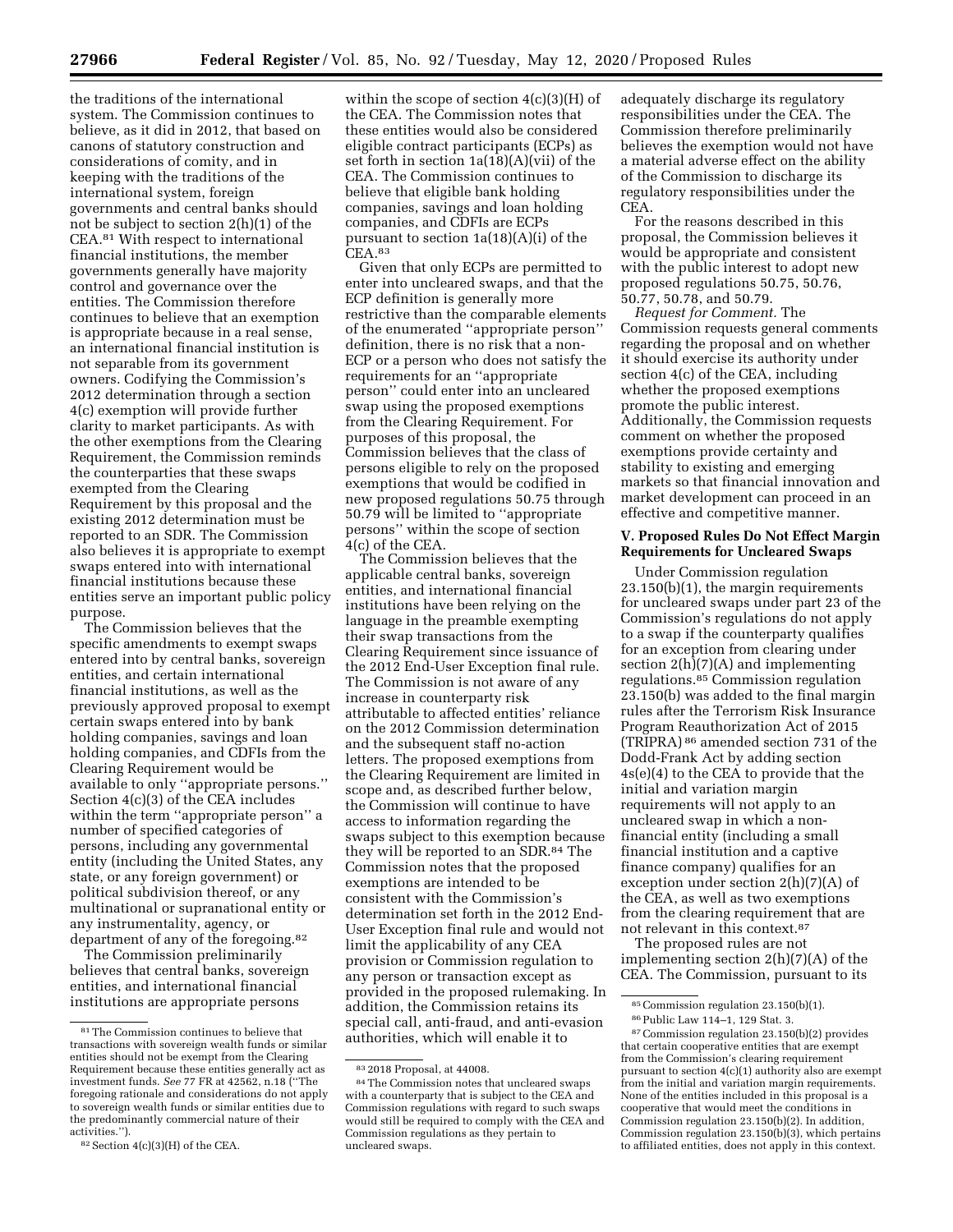4(c) authority (as discussed above), is proposing to exempt swaps entered into by central banks, sovereign entities, and international financial institutions, as well as eligible bank holding companies, savings and loan holding companies, and CDFIs from the Clearing Requirement. The Commission is not proposing to exclude these entities from the ''financial entity'' definition of section 2(h)(7)(C) of the CEA.

For the reasons stated above, the new proposed rules 50.75 through 50.79 do not implicate any of the provisions of section 4s(e)(4) of the CEA or Commission regulation 23.150.88

#### **VI. Related Matters**

#### *A. Regulatory Flexibility Act*

The Regulatory Flexibility Act (RFA) requires federal agencies to consider whether the regulations they propose will have a significant economic impact on a substantial number of small entities and, if so, provide a regulatory flexibility analysis on the impact.89 The Commission previously has established certain definitions of small entities to be used in evaluating the impact of its regulations on small entities in accordance with the RFA.90 The proposed regulations would not affect any small entities as that term is used in the RFA. The proposed rule would affect specific counterparties to an uncleared swap: Central banks, sovereign entities, and international financial institutions. Sections 2(e) and 5(d)(11)(A) of the CEA provide that only ECPs may enter into uncleared swaps.91 The Commission has previously stated that ECPs, by the nature of the definition, should not be considered small entities for RFA purposes.<sup>92</sup> Because ECPs are not small entities, and persons not meeting the definition of ECP may not conduct transactions in uncleared swaps, the Commission need not conduct a regulatory flexibility analysis respecting the effect of these proposed rules on ECPs.

Accordingly, the Chairman, on behalf of the Commission, hereby certifies pursuant to 5 U.S.C. 605(b) that the

proposed regulations will not have a significant economic impact on a substantial number of small entities.

#### *B. Paperwork Reduction Act*

The Paperwork Reduction Act of 1995 (PRA) 93 imposes certain requirements on Federal agencies, including the Commission, in connection with their conducting or sponsoring any collection of information, as defined by the PRA. This proposed rulemaking would not impose a new collection of any information or any new recordkeeping requirements from any persons or entities and would not require approval of the Office of Management and Budget (OMB) under the PRA.94 The Commission invites public comment on its determination that no additional recordkeeping or information collection requirements, or changes to existing collection requirements, would result from the proposed rulemaking.

# *C. Cost-Benefit Considerations*

#### 1. Statutory and Regulatory Background

Section 15(a) of the CEA requires the Commission to consider the costs and benefits of its actions before promulgating a regulation under the CEA or issuing certain orders.95 Section 15(a) further specifies that the costs and benefits shall be evaluated in light of the following five broad areas of market and public concern: (1) Protection of market participants and the public; (2) efficiency, competitiveness, and financial integrity; (3) price discovery; (4) sound risk management practices; and (5) other public interest considerations (collectively referred to herein as the Section 15(a) Factors).

The baseline for the Commission's consideration of the costs and benefits of this proposed rulemaking is the existing statutory and regulatory framework under which any swap subject to the Clearing Requirement would be required to be cleared by central banks, sovereign entities, and international financial institutions. As a practical matter, however, the regulatory baseline has been affected by Commission action and staff no-action relief such that central banks, sovereign entities, international financial institutions, and their counterparties

have relied on Commission statements in the 2012 End-User Exception final rule and staff no-action relief when entering into swaps that otherwise would be subject to the Clearing Requirement.

This proposal would codify current practice by exempting certain swaps with central banks (including BIS), sovereign entities, and international financial institutions from the Clearing Requirement. The Commission believes that the entities whose swaps would be exempted by this proposing release are the same entities governed by the determination set forth in the 2012 End-User Exception final rule and the entities that received staff no-action relief.96 Consequently, the Commission expects that the actual costs and benefits of the proposed rule, as realized in the market, may not be as significant as compared to the baseline.

The Commission notes that this proposal would not change the eligibility to enter into uncleared swaps for any entity that has been relying on the 2012 End-User Exception final rule determination and has not been clearing swaps subject to the Clearing Requirement. Entities named in the 2012 End-User Exception final rule 97 may continue to rely on the Commission's statement that they are not subject to section 2(h)(1) of the CEA and may choose not to clear a swap subject to the Clearing Requirement. The Commission has endeavored to assess the expected costs and benefits of the proposed rule in quantitative terms where possible. Where estimation or quantification is not feasible, the Commission has provided its discussion in qualitative terms.

The Commission notes that the consideration of costs and benefits below is based on the understanding that the markets function internationally, with many transactions involving U.S. firms taking place across international boundaries; with some Commission registrants being organized outside of the United States; with leading industry members typically conducting operations both within and outside the United States; and with industry members commonly following substantially similar business practices wherever located. Where the Commission does not specifically refer to matters of location, the below

<sup>88</sup>The Commission believes that the proposed rules do not affect the margin rules for entities that are supervised by the prudential regulators. The prudential regulators' rules contain provisions that are identical to Commission regulation 23.150. *See*  Margin and Capital Requirements for Covered Swap Entities, 80 FR 74916, 74923 (Nov. 20, 2015).

<sup>89</sup> 5 U.S.C. 601 *et seq.* 

<sup>90</sup> 47 FR 18618 (Apr. 30, 1982).

<sup>91</sup>Section 2(e) of the CEA limits non-ECPs to executing swap transactions on DCMs and section 5(d)(11)(A) of the CEA requires all DCM transactions to be cleared. Accordingly, the two provisions read together only permit ECPs to execute uncleared swap transactions.

<sup>92</sup>*See* 66 FR 20740, 20743 (Apr. 25, 2001).

<sup>93</sup> 44 U.S.C. 3501 *et seq.* 

<sup>94</sup>The applicable collection of information is ''Swap Data Recordkeeping and Reporting Requirements,'' OMB control number 3038–0096. Parties wishing to review the CFTC's information collections may do so at *[www.reginfo.gov,](http://www.reginfo.gov)* at which OMB maintains an inventory aggregating each of the CFTC's currently approved information collections, as well as the information collections that presently are under review.

<sup>95</sup>Section 15(a) of the CEA.

<sup>96</sup>The one modification to the proposed list is to include the Islamic Development Bank as an additional entity that would be eligible for the exemption under proposed regulation 50.76(b). The Islamic Development Bank is not subject to the Commission's margin requirements for uncleared swaps.

<sup>97</sup> 77 FR at 42561–62 n.14.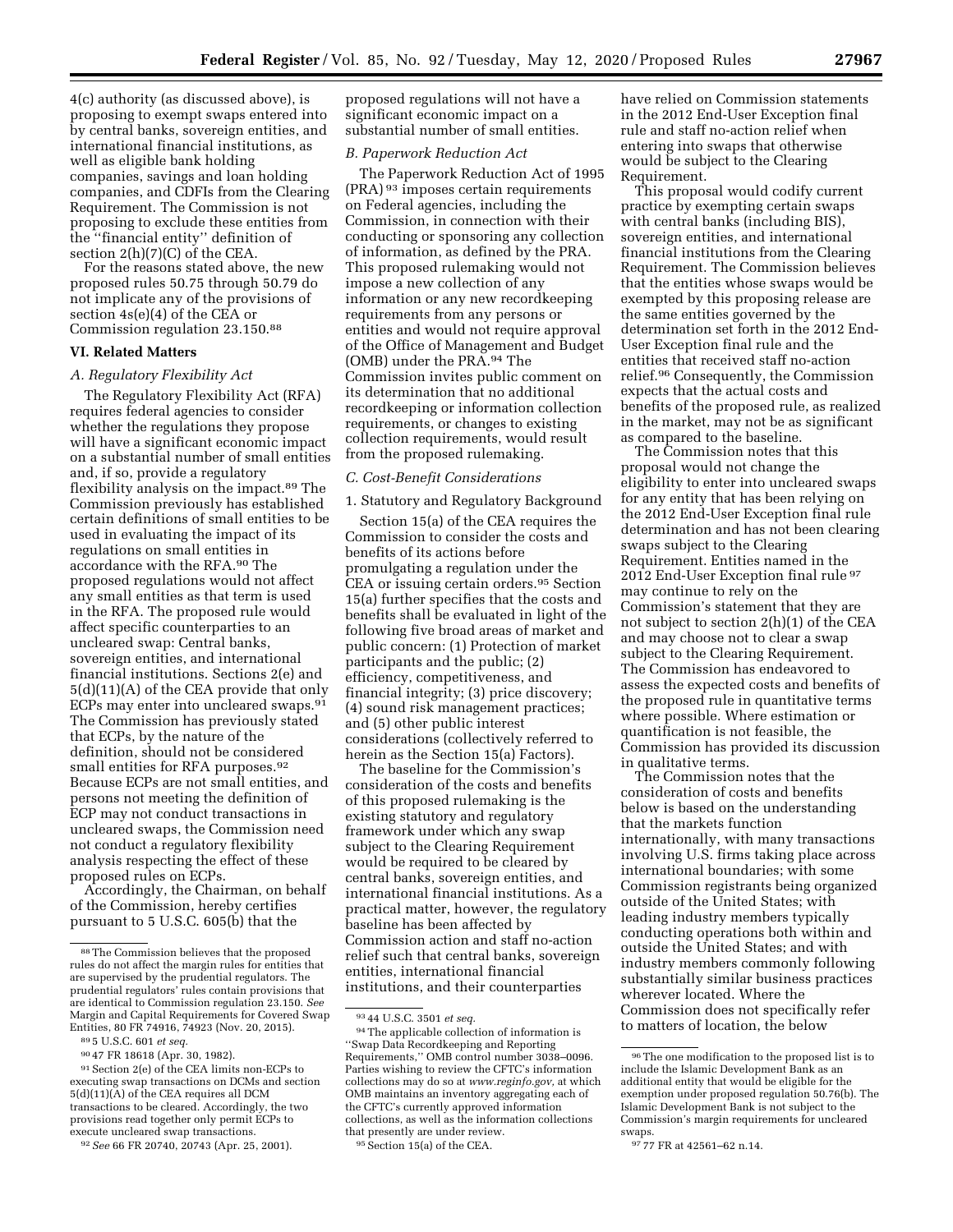discussion of costs and benefits refers to the effects of the proposed rule on all activity subject to the proposed and amended regulations, whether by virtue of the activity's physical location in the United States or by virtue of the activity's connection with or effect on U.S. commerce under section 2(i) of the CEA.98 In particular, the Commission notes that some entities affected by this proposed rulemaking are located outside of the United States.

In the sections that follow, the Commission considers: (1) The costs and benefits of the exemption to the Clearing Requirement for entities that meet the definitions of central bank, sovereign entity, and international financial institution, as identified in this proposed rule; and (2) the impact of the exemption for central banks, sovereign entities, and international financial institutions on the Section 15(a) Factors.

The Commission is including by reference the costs and benefits of the supplemental proposal to exempt swaps entered into by certain bank holding companies, savings and loan holding companies, and CDFIs.99

2. Consideration of the Costs and Benefits of the Commission's Action

#### a. Costs

New proposed regulations 50.75 and 50.76 would exempt swaps entered into with central banks, sovereign entities, and certain international financial institutions from the Clearing Requirement. By exempting transactions with central banks, sovereign entities, and international financial institutions from the Clearing Requirement, the Commission recognizes that the benefits of central clearing will not accrue to swaps entered into by these entities. However, as discussed above, Congress exempted swaps with the Federal Reserve Banks, the Federal Government, and Federal agencies expressly backed by the full faith and credit of the United

States by excluding any agreement, contract, or transaction entered into by these entities from the definition of a swap and consequently from the Clearing Requirement.100 The proposed amendments to part 50 of the Commission's regulations would codify the Commission's 2012 End-User Exception final rule determination that based on considerations of comity, and in keeping with the traditions of the international system, swaps entered into with certain central banks (including BIS), sovereign entities, and international financial institutions should be treated like swaps entered into with the Federal Reserve Banks, the Federal Government, or a Federal agency and should not be subject to the Clearing Requirement.

The primary cost of the proposed amendments is, therefore, that swaps entered into with central banks, sovereign entities, and international financial institutions would not be subject to the Clearing Requirement.

In general, the principal risk to the financial system that central clearing seeks to address is counterparty credit risk. A DCO manages this risk by collecting initial and variation margin from its clearing members. The collection of margin allows a DCO to mitigate the possibility of a default, and to cover the losses due to default of a clearing member in many cases. By exempting transactions with these entities from the Clearing Requirement, the Commission recognizes that the riskmitigating benefits of clearing will not attach to those transactions. In addition, the Commission is also aware that some of these entities may be covered under the Commission's uncleared margin requirements. In that case, the cost that may result from not requiring clearing these transactions may be mitigated. To the extent that these entities do not pay margin, there is a possibility of increased counterparty risk.

*Request for Comment.* The Commission requests comment, including any available quantitative data and analysis, on the risks resulting from the proposed amendment to the Clearing Requirement.

#### b. Benefits

Set against these costs are the benefits of allowing these entities to enter into swaps at a potentially lower cost. Specifically, the Commission believes that central banks (including BIS), sovereign entities, and international financial institutions would benefit from an exemption because project financing and risk management

transactions with these entities would not be subject to required clearing or have the added expense of required clearing. The Commission believes that the cost savings achieved through an exemption from the Clearing Requirement would allow these entities to enter into more public service projects in furtherance of their missions.

The Commission believes there is an important benefit associated with the proposed amendments. If foreign governments (sovereign entities), central banks, or international financial institutions of which foreign governments are a member were subjected to regulation by the Commission in connection with their swaps, foreign regulators could treat the Federal Government, Federal Reserve Banks, or international financial institutions of which the United States is a member in a similar manner. The Commission expects that the proposed exemption from the Clearing Requirement will mean that if any of the Federal Government, Federal Reserve Banks, or international financial institutions of which the United States is a member were to engage in swaps in foreign jurisdictions, the actions of those entities with respect to those transactions would not be subject to foreign regulation. By allowing swaps entered into with central banks (including BIS), sovereign entities, and international financial institutions to be treated like swaps entered into with the Federal Reserve Banks, the Federal Government, and Federal agencies, the Commission is facilitating similar treatment for transactions by foreign regulators.101

The Commission believes that most of the central banks, sovereign entities, and international financial institutions that would benefit from the proposed regulations would benefit from relief from the uncleared margin requirements under part 23 of the Commission's regulations, as well. For entities that would be required to comply with the Commission's uncleared margin requirements, their benefit from an exemption would be mitigated. Actual benefits may be less than expected if counterparties to eligible swaps by central banks, sovereign entities, and international financial institutions choose to voluntarily clear the swaps instead of electing an exemption from the Clearing Requirement.

As a practical matter, we believe that the entities for which the proposed rule would apply currently are not clearing all of their swaps subject to the Clearing

<sup>98</sup>Section 2(i) of the CEA.

<sup>99</sup>The Commission notes that the costs and benefits of the proposed changes in the 2018 Proposal were discussed in that release and remain under active consideration by the Commission. As the Commission noted in the 2018 Proposal, bank holding companies, savings and loan holding companies, and CDFIs are likely to have limited swap exposure, in terms of value and number of swaps. These entities would have relatively modest contributions to systemic risk and are expected to have some degree of protection against default because they would be required to indicate how they will meet financial obligations associated with uncleared swaps. Bank holding companies and savings and loan holding companies will benefit from an exemption from the Clearing Requirement through internal accounting efficiencies and all of the entities would benefit from the cost savings of not having to clear a swap. *See* 2018 Proposal at

<sup>&</sup>lt;sup>100</sup> Section 1a(47)(B)(ix) of the CEA. <sup>101</sup> See 77 FR at 42562.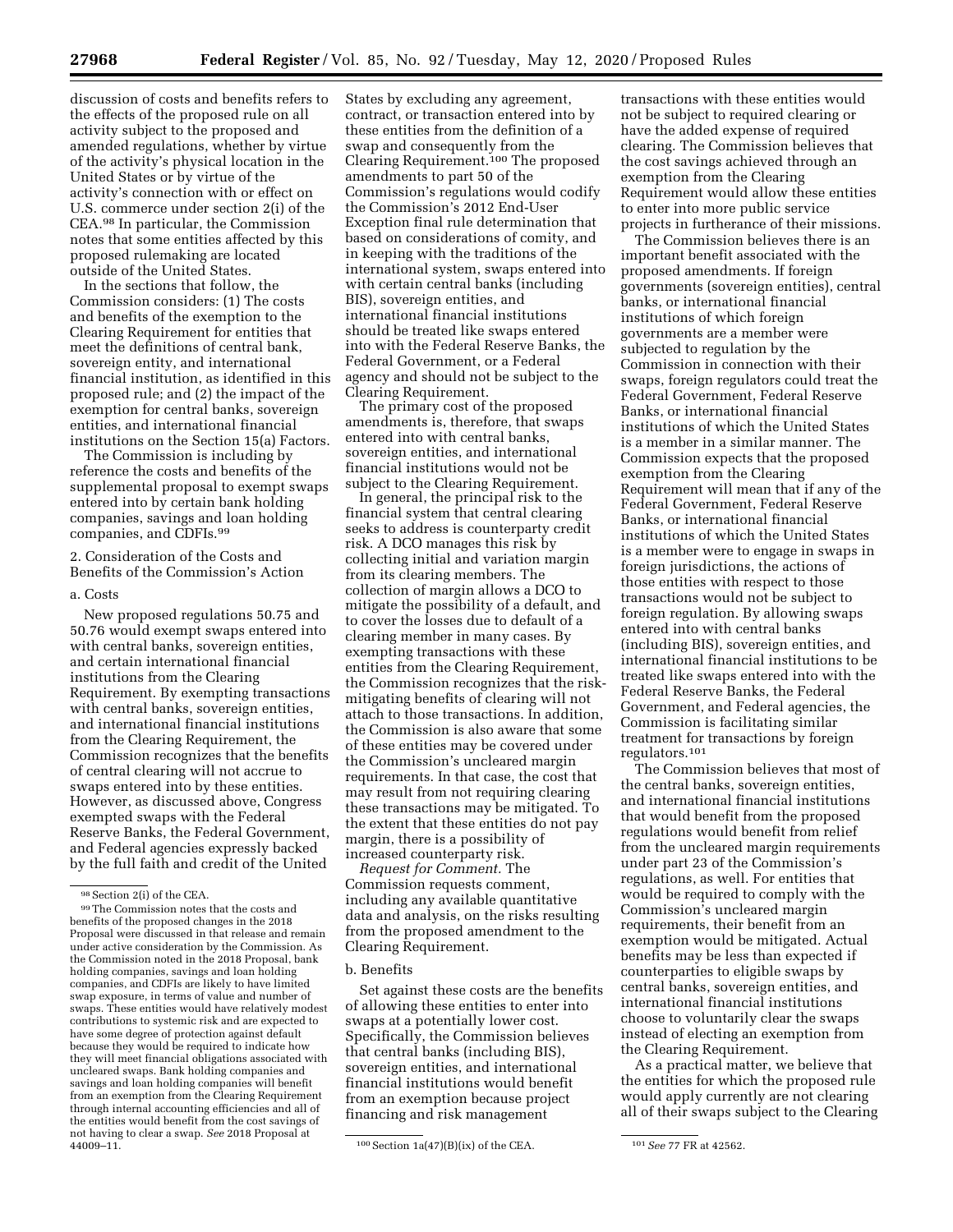Requirement.102 In that regard, the practical effect of the proposed exception is to provide regulatory certainty. The Commission believes that regulatory certainty would reduce the legal costs faced by these entities.

*Request for Comment.* The Commission requests comment on the benefits, such as the expected cost savings to these entities, of codifying the Commission's determination and staff no-action relief that swaps entered into with central banks, sovereign entities, or international financial institutions should be exempt from the Clearing Requirement.

# 3. Section 15(a) Factors

The discussion that follows supplements the related cost and benefit considerations addressed in the preceding section and addresses the overall effect of the proposed rule in terms of the factors set forth in section 15(a) of the CEA.

a. Protection of Market Participants and the Public

Section 15(a)(2)(A) of the CEA requires the Commission to evaluate the costs and benefits of a proposed regulation in light of considerations of protection of market participants and the public. The Commission considers the costs and benefits of the proposed exemption from the Clearing Requirement in light of its responsibility for determining which swaps should be required to be cleared. In recognition of the significant risk-mitigating benefits of central clearing, Congress amended the CEA to direct the Commission review all swaps that are offered for clearing by DCOs to determine whether such swaps should be required to be cleared. In developing the proposed rule, the Commission was cognizant that in enacting the Dodd-Frank Act, Congress excluded from the definition of a swap any agreement, contract, or transaction wherein the counterparty is a Federal Reserve Bank, the Federal Government, or a Federal agency that is expressly backed by the full faith and credit of the United States. In so doing, Congress determined that swaps with the Federal Reserve Banks, the Federal Government, and Federal agencies are not subject to the Clearing Requirement. Under this proposal, the Commission would be extending similar treatment for swap

transactions with central banks and sovereign entities, as discussed above.

The Commission notes that the proposed exemption from the Clearing Requirement means that counterparties entering into swaps with certain entities would not have the protection afforded by central clearing through posting initial margin, daily variation margin payments, and other types of collateralization and risk mitigation associated with central clearing. The Commission, however, believes Congress would not have excluded the swaps entered into by the Federal Reserve Bank, the Federal Government, and Federal agencies from the definition of a swap if such transactions would pose a significant risk to market participants and the public. In proposing a similar exemption from the Clearing Requirement for swaps with central banks and sovereign entities, as discussed above, the Commission is applying a similar rationale.

As discussed above, the Commission believes that international comity would support similar regulatory treatment for swap transactions with central banks, sovereign entities, and international financial institutions. The Commission preliminarily believes these entities generally enter into limited swap transactions in support of their public interest missions. As such, while an exemption from the Clearing Requirement does result in reduced protection for counterparties, the Commission believes that the exemption for transactions with these entities would not pose a significant risk to market participants and the public.

b. Efficiency, Competitiveness, and Financial Integrity of Swap Markets

Section 15(a)(2)(B) of the CEA requires the Commission to evaluate the costs and benefits of a proposed regulation in light of efficiency, competitiveness, and financial integrity considerations. The Commission believes that proposed regulations 50.75 and 50.76 would lower the cost of using swaps for central banks, sovereign entities, and international financial institutions, and in that sense, make trading more efficient. A potential effect of the proposal would be to increase liquidity in swap markets, as entering into swaps would be less costly and these entities may engage in increased trading, which may in turn potentially improve the competitiveness of swaps markets for all participants. The Commission notes that to the extent that transactions with these counterparties are currently not cleared because of reliance on the Commission statements made in the 2012 End-User Exception

final rule and DCR no-action letters, the impact of the proposed exemption on the efficiency, competitiveness, and financial integrity of the swap markets may be mitigated.

#### c. Price Discovery

Section 15(a)(2)(C) of the CEA requires the Commission to evaluate the costs and benefits of a proposed regulation in light of price discovery considerations. The Commission preliminarily believes that the proposed rule would not have a significant impact on price discovery. Typically more liquidity supports greater price discovery as more participants enter the market and/or more trading occurs. To the extent that markets become more liquid, price discovery could improve. In regard to transparency of prices, swap transactions, whether cleared or uncleared and regardless of the counterparty, are required by section 2(a)(13)(G) of the CEA to be reported to a swap data repository.

### d. Sound Risk Management Practices

Section 15(a)(2)(D) of the CEA requires the Commission to evaluate the costs and benefits of a proposed regulation in light of sound risk management practices. The Commission believes that by eliminating the costs associated with clearing for central banks, sovereign entities, and international financial institutions, the Commission is facilitating the use of swaps by these entities. To the extent that these entities use swaps to hedge existing risk, then the Commission preliminarily believes the proposed exemption from the clearing requirement will enable better risk management.

# e. Other Public Interest Considerations

Section 15(a)(2)(E) of the CEA requires the Commission to evaluate the costs and benefits of a proposed regulation in light of other public interest considerations. As discussed above, the Commission believes that public interest and international comity support the exemption from the Clearing Requirement for swaps with central banks, sovereign entities, and international financial institutions. The Commission believes that the public interest mission of these entities will be served by lowering the cost of financing in support of their public interest missions. The Commission requests comment on other public interest considerations raised by the proposed exemption from the Clearing Requirement for swaps with central banks, sovereign entities, and international financial institutions.

<sup>102</sup>The Commission reviewed data from January 1, 2018 to December 31, 2018 that was reported to DDR and found that 16 international financial institutions entered into approximately 2,500 uncleared interest rate swaps with an estimated total notional value of \$220 billion. Three international financial institutions elected to clear a portion of their interest rate swaps.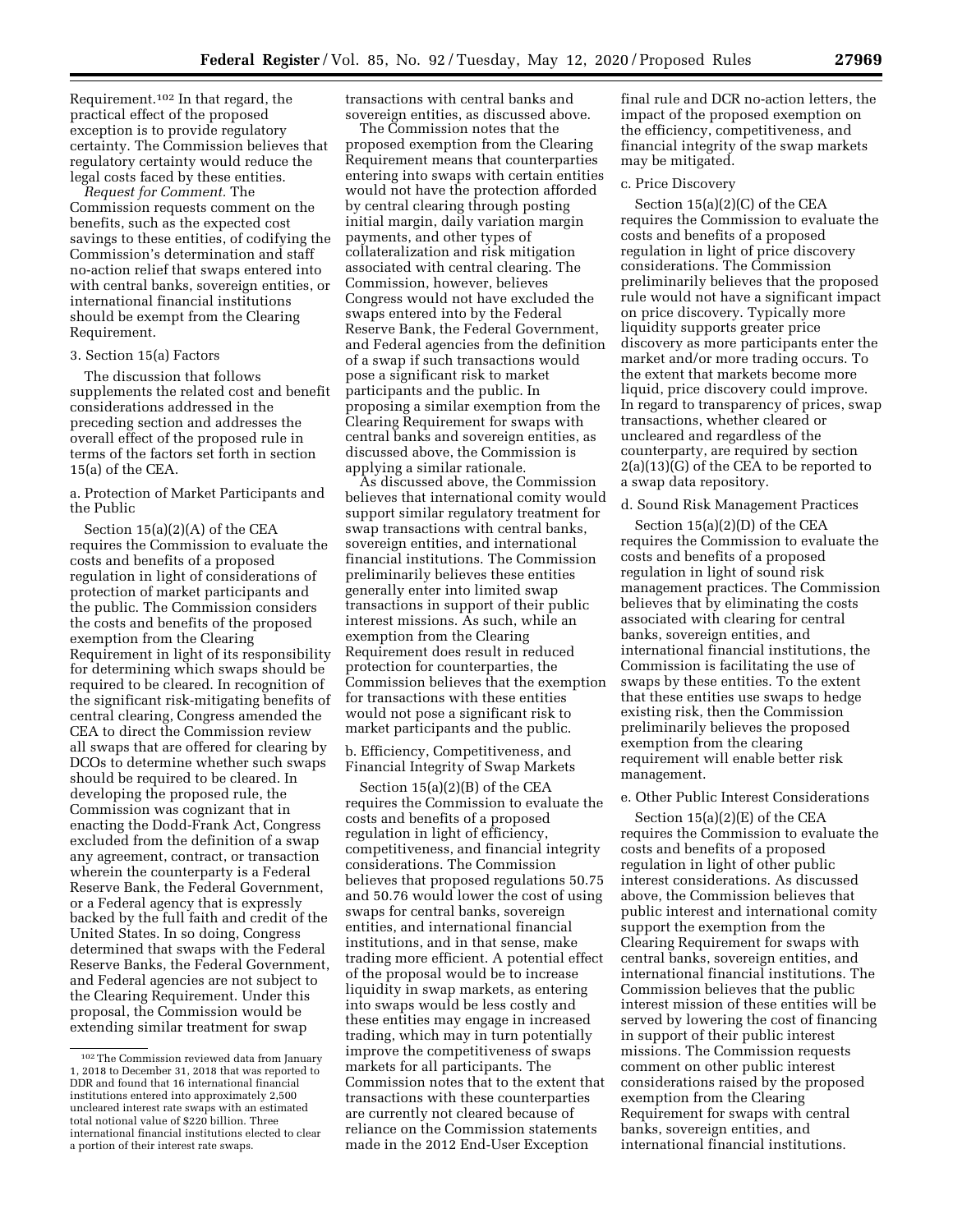#### *D. General Request for Comment*

The Commission requests comment on all aspects of the costs and benefits relating to the proposed exemption of these transactions from the Clearing Requirement. The Commission requests that commenters provide any data or other information that would be useful in estimating the quantifiable costs and benefits of this rulemaking.

# *E. Antitrust Considerations*

Section 15(b) of the Act requires the Commission to take into consideration the public interest to be protected by the antitrust laws and endeavor to take the least anticompetitive means of achieving the objectives of the Act, as well as the policies and purposes of the Act, in issuing any order or adopting any Commission rule or regulation (including any exemption under section 4(c) or 4c(b)), or in requiring or approving any bylaw, rule, or regulation of a contract market or registered futures association established pursuant to section 17 of the Act.103 The Commission believes that the public interest to be protected by the antitrust

laws is generally to protect competition. The Commission requests comment on whether the proposal implicates any other specific public interest to be protected by the antitrust laws.

The Commission has considered the proposal to determine whether it is anticompetitive and has preliminarily identified no anticompetitive effects. The Commission requests comment on whether the proposal is anticompetitive and, if it is, what the anticompetitive effects are.

Because the Commission has preliminarily determined that the proposal is not anticompetitive and has no anticompetitive effects, the Commission has not identified any less anticompetitive means of achieving the purposes of the Act. The Commission requests comment on whether there are less anticompetitive means of achieving the relevant purposes of the Act that would otherwise be served by adopting the proposal.

# **List of Subjects in 17 CFR Part 50**

Business and industry, Clearing, Cooperatives, Reporting requirements, Swaps.

For the reasons discussed in the preamble, the Commodity Futures Trading Commission proposes to amend 17 CFR chapter I as set forth below:

# **PART 50—CLEARING REQUIREMENT AND RELATED RULES**

■ 1. The authority citation for part 50 is revised to read as follows:

**Authority:** 7 U.S.C. 2(h), 6(c), and 7a–1 as amended by Pub. L. 111–203, 124 Stat. 1376.

■ 2. Revise the subpart B heading to read as follows:

# **Subpart B—Clearing Requirement Compliance Schedule and Compliance Dates**

 $\blacksquare$  3. Add § 50.26 to read as follows:

### **§ 50.26 Swap clearing requirement compliance dates.**

(a) *Compliance dates for interest rate swap classes.* The compliance dates for swaps that are required to be cleared under § 50.4(a) are specified in the table below.

| Swap asset class          | Swap class<br>subtype | Currency and floating rate index | Stated termination<br>date range | Clearing requirement compliance date          |
|---------------------------|-----------------------|----------------------------------|----------------------------------|-----------------------------------------------|
| <b>Interest Rate Swap</b> | Fixed-to-Floating     | Euro (EUR) EURIBOR               | 28 days to 50<br>years.          | Category 1 entities March 11, 2013.           |
|                           |                       |                                  |                                  | All non-Category 2 entities June 10,<br>2013. |
|                           |                       |                                  |                                  | Category 2 entities September 9,<br>2013.     |
| Interest Rate Swap        | Fixed-to-Floating     | Sterling (GBP) LIBOR             | 28 days to 50<br>years.          | Category 1 entities March 11, 2013.           |
|                           |                       |                                  |                                  | All non-Category 2 entities June 10,<br>2013. |
|                           |                       |                                  |                                  | Category 2 entities September 9,<br>2013.     |
| Interest Rate Swap        | Fixed-to-Floating     | U.S. Dollar (USD) LIBOR          | 28 days to 50<br>years.          | Category 1 entities March 11, 2013.           |
|                           |                       |                                  |                                  | All non-Category 2 entities June 10,<br>2013. |
|                           |                       |                                  |                                  | Category 2 entities September 9,<br>2013.     |
| Interest Rate Swap        | Fixed-to-Floating     |                                  | 28 days to 50<br>years.          | Category 1 entities March 11, 2013.           |
|                           |                       |                                  |                                  | All non-Category 2 entities June 10,<br>2013. |
|                           |                       |                                  |                                  | Category 2 entities September 9,<br>2013.     |
| Interest Rate Swap        | Fixed-to-Floating     | Australian Dollar (AUD) BBSW     | 28 days to 30<br>years.          | All entities December 13, 2016.               |
| Interest Rate Swap        | Fixed-to-Floating     | Canadian Dollar (CAD) CDOR       | 28 days to 30<br>years.          | All entities July 10, 2017.                   |
| Interest Rate Swap        | Fixed-to-Floating     | Hong Kong Dollar (HKD) HIBOR     | 28 days to 10<br>years.          | All entities August 30, 2017.                 |
| Interest Rate Swap        | Fixed-to-Floating     | Mexican Peso (MXN) TIIE-BANXICO  | 28 days to 21<br>years.          | All entities December 13, 2016.               |
| Interest Rate Swap        | Fixed-to-Floating     | Norwegian Krone (NOK) NIBOR      | 28 days to 10<br>years.          | All entities April 10, 2017.                  |

TABLE 1

103Section 15(b) of the CEA.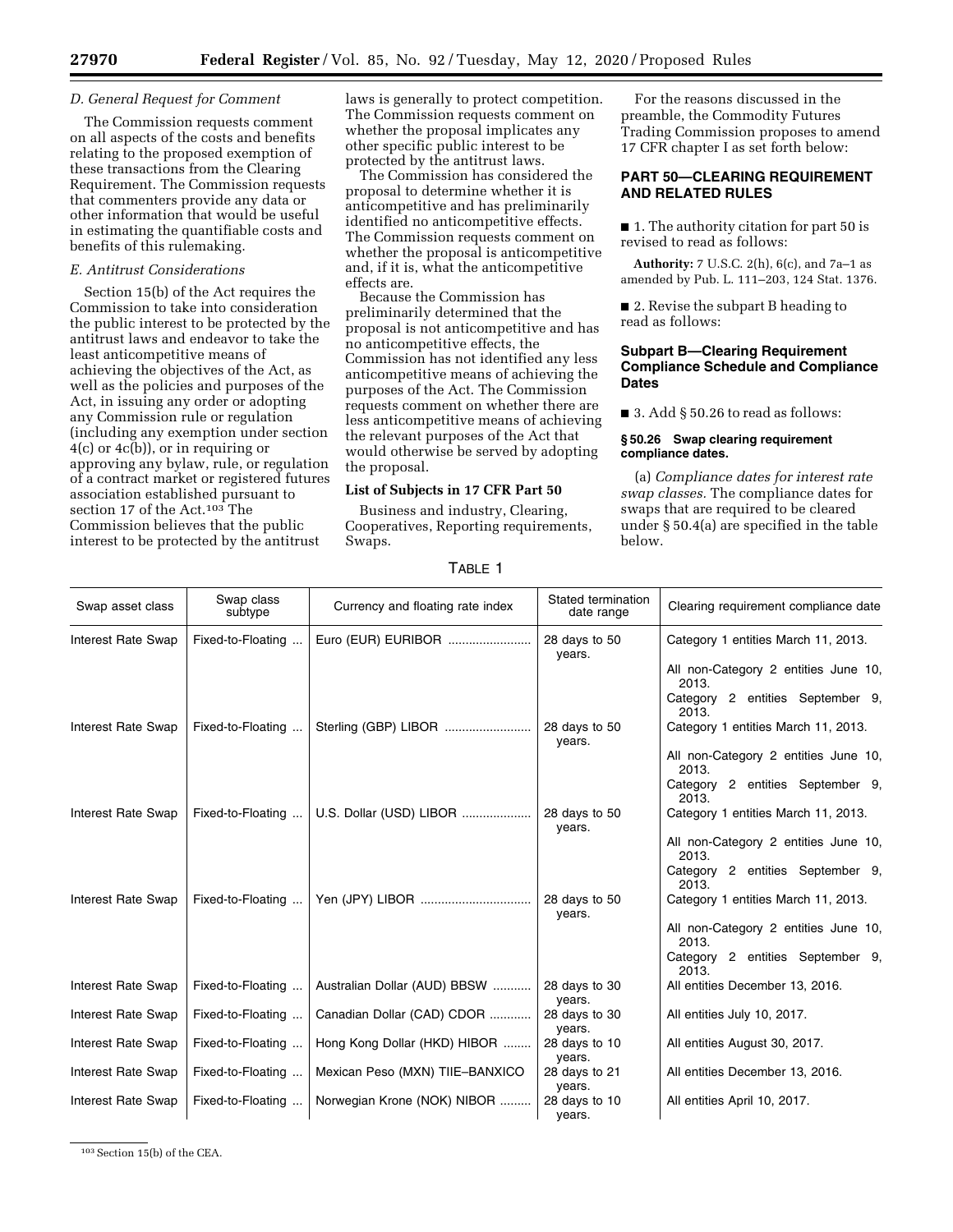| Swap asset class          | Swap class<br>subtype             | Currency and floating rate index | Stated termination<br>date range | Clearing requirement compliance date                                              |
|---------------------------|-----------------------------------|----------------------------------|----------------------------------|-----------------------------------------------------------------------------------|
| Interest Rate Swap        | Fixed-to-Floating                 | Polish Zloty (PLN) WIBOR         | 28 days to 10<br>years.          | All entities April 10, 2017.                                                      |
| Interest Rate Swap        | Fixed-to-Floating                 | Singapore Dollar (SGD) SOR-VWAP  | 28 days to 10<br>years.          | All entities October 15, 2018.                                                    |
| <b>Interest Rate Swap</b> | Fixed-to-Floating                 | Swedish Krona (SEK) STIBOR       | 28 days to 15<br>years.          | All entities April 10, 2017.                                                      |
| Interest Rate Swap        | Fixed-to-Floating                 | Swiss Franc (CHF) LIBOR          | 28 days to 30<br>years.          | All entities October 15, 2018.                                                    |
| Interest Rate Swap        | Basis                             | Euro (EUR) EURIBOR               | 28 days to 50<br>years.          | Category 1 entities March 11, 2013.                                               |
|                           |                                   |                                  |                                  | All non-Category 2 entities June 10,<br>2013.<br>Category 2 entities September 9, |
| <b>Interest Rate Swap</b> | Basis                             |                                  | 28 days to 50                    | 2013.<br>Category 1 entities March 11, 2013.                                      |
|                           |                                   |                                  | years.                           |                                                                                   |
|                           |                                   |                                  |                                  | All non-Category 2 entities June 10,<br>2013.                                     |
|                           |                                   |                                  |                                  | Category 2 entities September 9,<br>2013.                                         |
| <b>Interest Rate Swap</b> | Basis                             | U.S. Dollar (USD) LIBOR          | 28 days to 50<br>years.          | Category 1 entities March 11, 2013.                                               |
|                           |                                   |                                  |                                  | All non-Category 2 entities June 10,<br>2013.                                     |
|                           |                                   |                                  |                                  | Category 2 entities September 9,<br>2013.                                         |
| Interest Rate Swap        | Basis                             |                                  | 28 days to 30<br>years.          | Category 1 entities March 11, 2013.                                               |
|                           |                                   |                                  |                                  | All non-Category 2 entities June 10,<br>2013.                                     |
|                           |                                   |                                  |                                  | Category 2 entities September 9,<br>2013.                                         |
| Interest Rate Swap        | Basis                             | Australian Dollar (AUD) BBSW     | 28 days to 30<br>years.          | All entities December 13, 2016.                                                   |
| Interest Rate Swap        | <b>Forward Rate</b><br>Agreement. | Euro (EUR) EURIBOR               | 3 days to 3 years                | Category 1 entities March 11, 2013.                                               |
|                           |                                   |                                  |                                  | All non-Category 2 entities June 10,<br>2013.                                     |
|                           |                                   |                                  |                                  | Category 2 entities September 9,<br>2013.                                         |
| Interest Rate Swap        | <b>Forward Rate</b><br>Agreement. |                                  | 3 days to 3 years                | Category 1 entities March 11, 2013.                                               |
|                           |                                   |                                  |                                  | All non-Category 2 entities June 10,<br>2013.                                     |
|                           |                                   |                                  |                                  | Category 2 entities September 9,<br>2013.                                         |
| Interest Rate Swap        | <b>Forward Rate</b><br>Agreement. | U.S. Dollar (USD) LIBOR          | 3 days to 3 years                | Category 1 entities March 11, 2013.                                               |
|                           |                                   |                                  |                                  | All non-Category 2 entities June 10,<br>2013.                                     |
|                           |                                   |                                  |                                  | Category 2 entities September 9,<br>2013.                                         |
| Interest Rate Swap        | <b>Forward Rate</b><br>Agreement. |                                  | 3 days to 3 years                | Category 1 entities March 11, 2013.                                               |
|                           |                                   |                                  |                                  | All non-Category 2 entities June 10,<br>2013.                                     |
|                           |                                   |                                  |                                  | Category 2 entities September 9,<br>2013.                                         |
| Interest Rate Swap        | <b>Forward Rate</b><br>Agreement. | Polish Zloty (PLN) WIBOR         | 3 days to 2 years                | All entities April 10, 2017.                                                      |
| Interest Rate Swap        | <b>Forward Rate</b><br>Agreement. | Norwegian Krone (NOK) NIBOR      | 3 days to 2 years                | All entities April 10, 2017.                                                      |
| Interest Rate Swap        | Forward Rate<br>Agreement.        | Swedish Krona (SEK) STIBOR       | 3 days to 3 years                | All entities April 10, 2017.                                                      |
| Interest Rate Swap        | Overnight Index<br>Swap.          | Euro (EUR) EONIA                 | 7 days to 2 years                | Category 1 entities March 11, 2013.                                               |
|                           |                                   |                                  |                                  | All non-Category 2 entities June 10,<br>2013.                                     |
|                           |                                   |                                  |                                  | Category 2 entities September 9,<br>2013.                                         |

# TABLE 1—Continued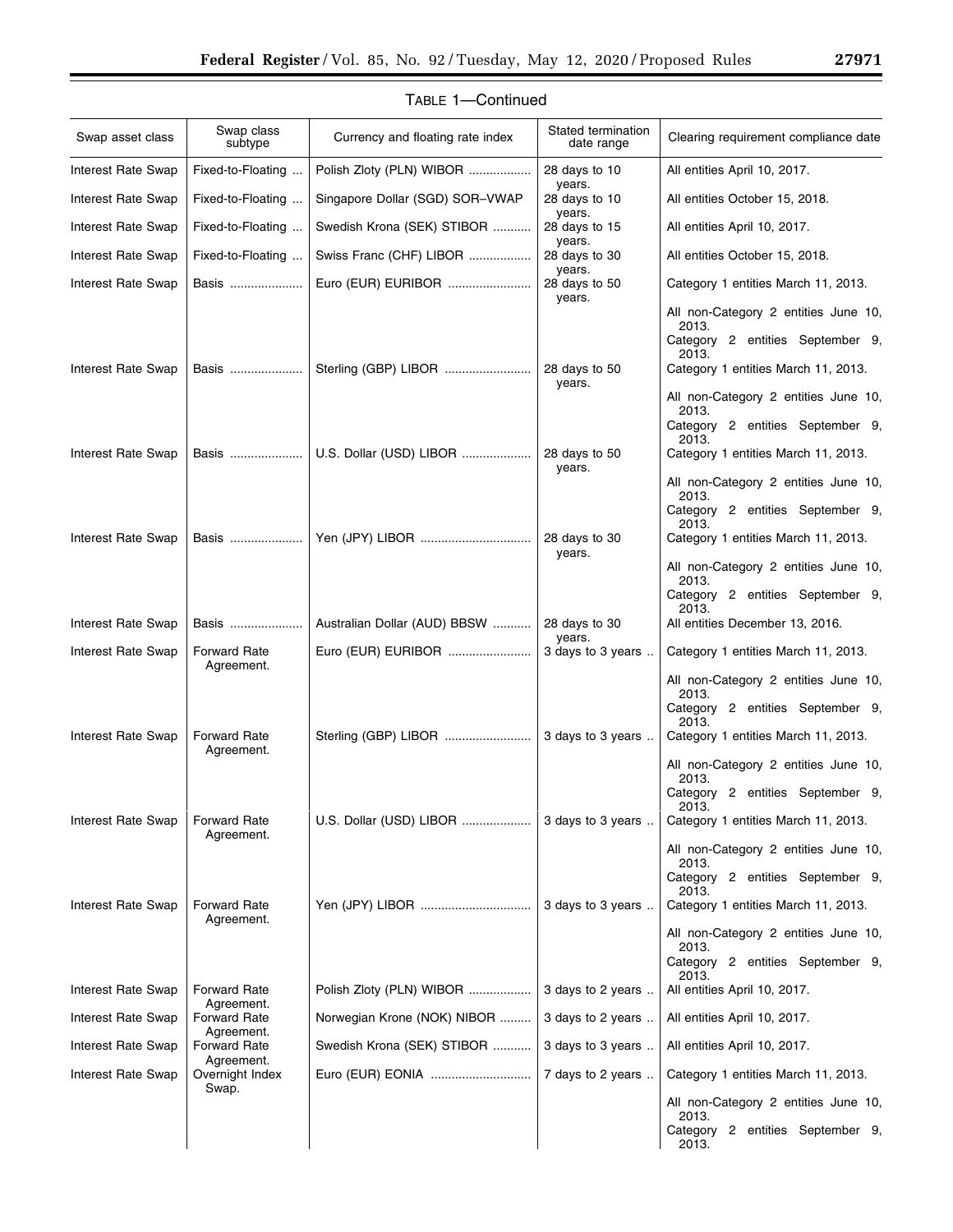| Swap asset class   | Swap class<br>subtype    | Currency and floating rate index  | Stated termination<br>date range | Clearing requirement compliance date          |
|--------------------|--------------------------|-----------------------------------|----------------------------------|-----------------------------------------------|
|                    |                          |                                   | 2 years $+1$ day to<br>3 years.  | All entities December 13, 2016.               |
| Interest Rate Swap | Overnight Index<br>Swap. | Sterling (GBP) SONIA              | 7 days to 2 years                | Category 1 entities March 11, 2013.           |
|                    |                          |                                   |                                  | All non-Category 2 entities June 10,<br>2013. |
|                    |                          |                                   |                                  | Category 2 entities September 9,<br>2013.     |
|                    |                          |                                   | 2 years $+1$ day to<br>3 years.  | All entities December 13, 2016.               |
| Interest Rate Swap | Overnight Index<br>Swap. | U.S. Dollar (USD) FedFunds        | 7 days to 2 years                | Category 1 entities March 11, 2013.           |
|                    |                          |                                   |                                  | All non-Category 2 entities June 10,<br>2013. |
|                    |                          |                                   |                                  | Category 2 entities September 9,<br>2013.     |
|                    |                          |                                   | 2 years $+1$ day to<br>3 years.  | All entities December 13, 2016.               |
| Interest Rate Swap | Overnight Index<br>Swap. | Australian Dollar (AUD) AONIA-OIS | 7 days to 2 years                | All entities December 13, 2016.               |
| Interest Rate Swap | Overnight Index<br>Swap. | Canadian Dollar (CAD) CORRA-OIS   | 7 days to 2 years                | All entities July 10, 2017.                   |

# TABLE 1—Continued

(b) *Compliance dates for credit default swap classes.* The compliance dates for swaps that are required to be cleared under § 50.4(b) are specified in the table below.

|--|--|

| Swap asset class    | Swap class subtype                          | Indices                     | Tenor           | Clearing requirement compliance date                                                                                          |
|---------------------|---------------------------------------------|-----------------------------|-----------------|-------------------------------------------------------------------------------------------------------------------------------|
| Credit Default Swap | North American untranched CDS indi-<br>ces. | CDX.NA.IG                   | 3Y, 5Y, 7Y, 10Y | Category 1 entities March 11, 2013.                                                                                           |
|                     |                                             |                             |                 | All non-Category 2 entities June 10,<br>2013.                                                                                 |
|                     |                                             |                             |                 | Category 2 entities September 9,<br>2013.                                                                                     |
| Credit Default Swap | North American untranched CDS indi-<br>ces. | CDX.NA.HY                   | 5Y              | Category 1 entities March 11, 2013.                                                                                           |
|                     |                                             |                             |                 | All non-Category 2 entities June 10,<br>2013.                                                                                 |
|                     |                                             |                             |                 | Category 2 entities September 9,<br>2013.                                                                                     |
| Credit Default Swap | European untranched CSD indices             | iTraxx Europe               | 5Y, 10Y         | Category 1 entities April 26, 2013.<br>Category 2 entities July 25, 2013.<br>All non-Category 2 entities October 23,<br>2013. |
| Credit Default Swap | European untranched CSD indices             | iTraxx Europe<br>Crossover. | 5Y              | Category 1 entities April 26, 2013.                                                                                           |
|                     |                                             |                             |                 | Category 2 entities July 25, 2013.<br>All non-Category 2 entities October 23,<br>2013.                                        |
| Credit Default Swap | European untranched CSD indices             | iTraxx Europe<br>HiVol.     | 5Y              | Category 1 entities April 26, 2013.                                                                                           |
|                     |                                             |                             |                 | Category 2 entities July 25, 2013.<br>All non-Category 2 entities October 23,<br>2013.                                        |

■ 4. Revise the subpart C heading to read as follows:

# **Subpart C—Exceptions and Exemptions from the Clearing Requirement**

# **§ 50.50 [Amended]**

- $\blacksquare$  5. Amend § 50.50 as follows:
- a. Revise the section heading; and
- b. Remove and reserve paragraph (d).

The revision reads as follows:

#### **§ 50.50 Non-financial end-user exception to the clearing requirement.**

## **§ 50.51 [Amended]**

■ 6. Revise the § 50.51 heading to read as follows: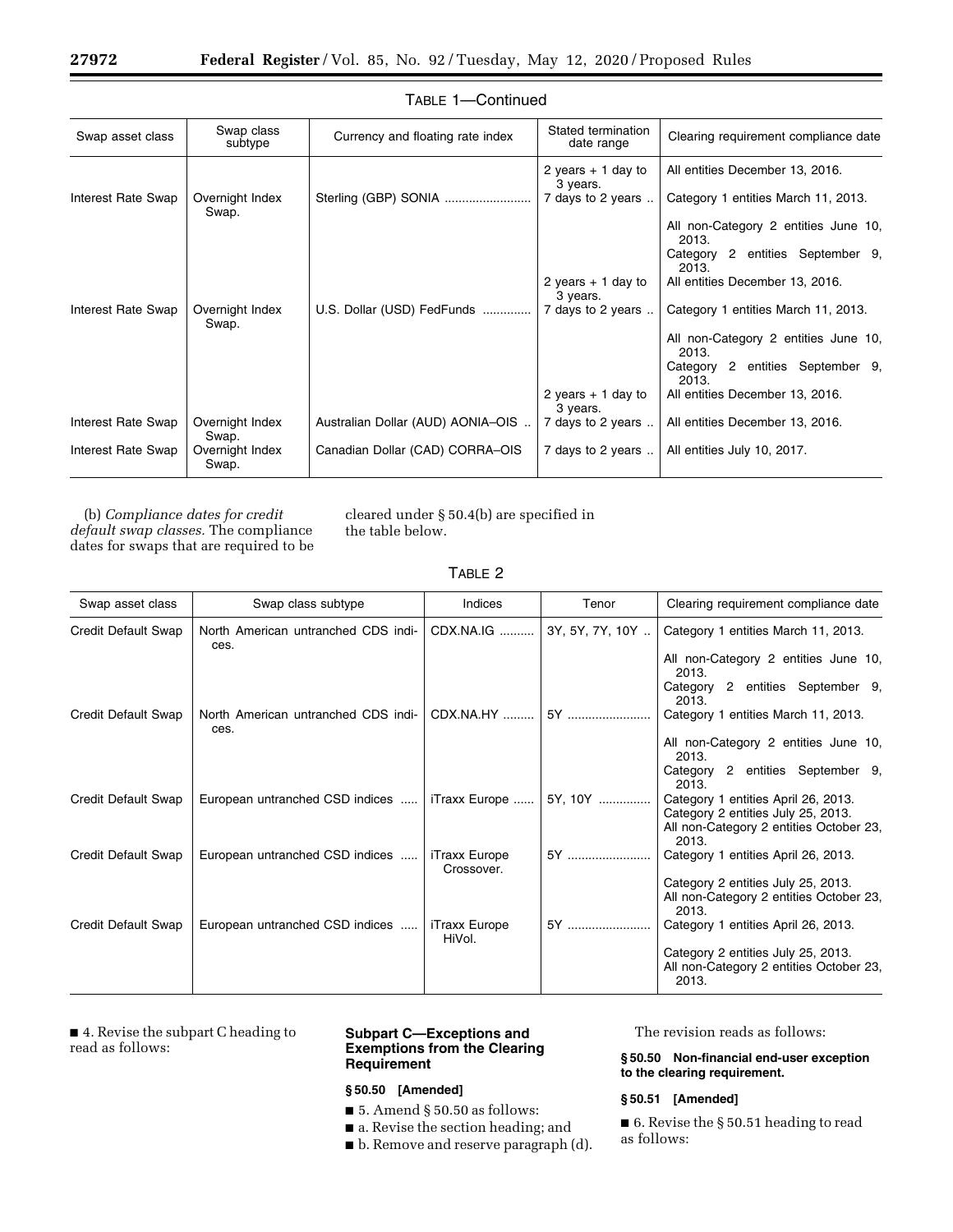#### **§ 50.51 Cooperatives exempt from the clearing requirement.**

#### **§ 50.52 [Amended]**

■ 7. Revise the § 50.52 heading to read as follows:

#### **§ 50.52 Affiliated entities exempt from the clearing requirement.**

 $\blacksquare$  8. Add § 50.53 to read as follows:

#### **§ 50.53 Banks, savings associations, farm credit system institutions, and credit unions exempt from the clearing requirement.**

For purposes of section 2(h)(7)(A) of the Act, a person that is a ''financial entity'' solely because of section  $2(h)(7)(C)(i)(VIII)$  shall be exempt from the definition of ''financial entity'' and is eligible to elect the exception to the clearing requirement under § 50.50, if such person:

(a) Is organized as a bank, as defined in section 3(a) of the Federal Deposit Insurance Act, the deposits of which are insured by the Federal Deposit Insurance Corporation; a savings association, as defined in section 3(b) of the Federal Deposit Insurance Act, the deposits of which are insured by the Federal Deposit Insurance Corporation; a farm credit system institution chartered under the Farm Credit Act of 1971; or an insured Federal credit union or State-chartered credit union under the Federal Credit Union Act; and

(b) Has total assets of \$10,000,000,000 or less on the last day of such person's most recent fiscal year;

(c) Reports, or causes to be reported, the swap to a swap data repository pursuant to §§ 45.3 and 45.4 of this chapter, and reports, or causes to be reported, all information as provided in paragraph (b) of § 50.50 to a swap data repository; and

(d) Is using the swap to hedge or mitigate commercial risk as provided in paragraph (c) of § 50.50.

■ 9. Add subpart D to read as follows:

# **Subpart D—Swaps Not Subject to the Clearing Requirement**

Sec.

- 50.75 Swaps entered into by central banks or sovereign entities.
- 50.76 Swaps entered into by international financial institutions.
- 50.77 Interest rate swaps entered into by community development financial institutions.
- 50.78 Swaps entered into by bank holding companies.
- 50.79 Swaps entered into by savings and loan holding companies.

#### **§ 50.75 Swaps entered into by central banks or sovereign entities.**

Swaps entered into by a central bank or sovereign entity shall be exempt from the clearing requirement of section

 $2(h)(1)(A)$  of the Act and this part if reported to a swap data repository pursuant to §§ 45.3 and 45.4 of this chapter.

(a) For the purposes of this section, the term *central bank* means a reserve bank or monetary authority of a central government (including the Board of Governors of the Federal Reserve System or any of the Federal Reserve Banks) or the Bank for International Settlements.

(b) For the purposes of this section, the term *sovereign entity* means a central government (including the U.S. government), or an agency, department, or ministry of a central government.

#### **§ 50.76 Swaps entered into by international financial institutions.**

(a) Swaps entered into by an international financial institution shall be exempt from the clearing requirement of section  $2(h)(1)(A)$  of the Act and this part if reported to a swap data repository pursuant to §§ 45.3 and 45.4 of this chapter.

(b) For purposes of this section, the term *international financial institution*  means:

(1) African Development Bank;

(2) African Development Fund;

- (3) Asian Development Bank;
- (4) Banco Centroamericano de

Integración Económica;

- (5) Bank for Economic Cooperation and Development in the Middle East and North Africa;
	- (6) Caribbean Development Bank;
	- (7) Corporación Andina de Fomento;
	- (8) Council of Europe Development
- Bank;

(9) European Bank for Reconstruction and Development;

- (10) European Investment Bank;
- (11) European Investment Fund;
- (12) European Stability Mechanism;

(13) Inter-American Development

- Bank;
- (14) Inter-American Investment Corporation;
- (15) International Bank for

Reconstruction and Development; (16) International Development

Association; (17) International Finance

- Corporation;
- (18) International Monetary Fund;
- (19) Islamic Development Bank;
- (20) Multilateral Investment
- Guarantee Agency;

(21) Nordic Investment Bank;

(22) North American Development Bank; and

(23) Any other entity that provides financing for national or regional development in which the U.S. government is a shareholder or contributing member.

#### **§ 50.77 Interest rate swaps entered into by community development financial institutions.**

(a) For the purposes of this section, the term *community development financial institution* means an entity that satisfies the definition in section 103(5) of the Community Development Banking and Financial Institutions Act of 1994, and is certified by the U.S. Department of the Treasury's Community Development Financial Institution Fund as meeting the requirements set forth in 12 CFR 1805.201(b).

(b) A swap entered into by a community development financial institution shall not be subject to the clearing requirement of section  $2(h)(1)(A)$  of the Act and this part if:

(1) The swap is a U.S. dollar denominated interest rate swap in the fixed-to-floating class or the forward rate agreement class of swaps that would otherwise be subject to the clearing requirement under § 50.4(a);

(2) The total aggregate notional value of all swaps entered into by the community development financial institution during the 365 calendar days prior to the day of execution of the swap is less than or equal to \$200,000,000;

(3) The swap is one of ten or fewer swap transactions that the community development financial institution enters into within a period of 365 calendar days;

(4) One of the counterparties to the swap reports the swap to a swap data repository pursuant to §§ 45.3 and 45.4 of this chapter, and reports all information as provided in paragraph (b) of § 50.50 to a swap data repository; and

(5) The swap is used to hedge or mitigate commercial risk as provided in paragraph (c) of § 50.50.

# **§ 50.78 Swaps entered into by bank holding companies.**

(a) For purposes of this section, the term *bank holding company* means an entity that is organized as a bank holding company, as defined in section 2 of the Bank Holding Company Act of 1956.

(b) A swap entered into by a bank holding company shall not be subject to the clearing requirement of section  $2(h)(1)(A)$  of the Act and this part if:

(1) The bank holding company has aggregated assets, including the assets of all of its subsidiaries, that do not exceed \$10,000,000,000 according to the value of assets of each subsidiary on the last day of each subsidiary's most recent fiscal year;

(2) One of the counterparties to the swap reports the swap to a swap data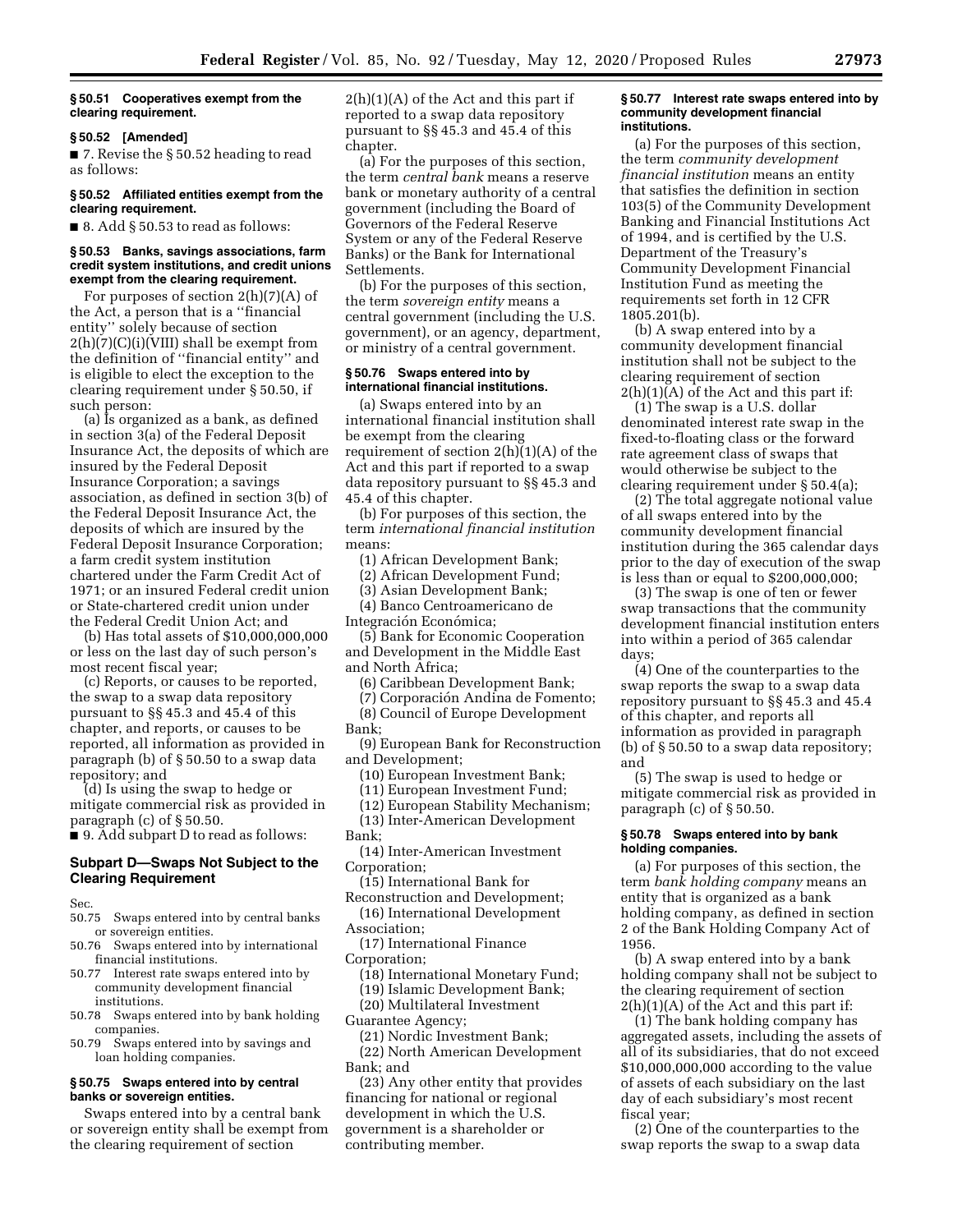repository pursuant to §§ 45.3 and 45.4 of this chapter, and reports all information as provided in paragraph (b) of § 50.50 to a swap data repository; and

(3) The swap is used to hedge or mitigate commercial risk as provided in paragraph (c) of § 50.50.

### **§ 50.79 Swaps entered into by savings and loan holding companies.**

(a) For purposes of this section, the term *savings and loan holding company*  means an entity that is organized as a savings and loan holding company, as defined in section 10 of the Home Owners' Loan Act of 1933.

(b) A swap entered into by a savings and loan holding company shall not be subject to the clearing requirement of section  $2(h)(1)(A)$  of the Act and this part if:

(1) The savings and loan holding company has aggregated assets, including the assets of all of its subsidiaries, that do not exceed \$10,000,000,000 according to the value of assets of each subsidiary on the last day of each subsidiary's most recent fiscal year;

(2) One of the counterparties to the swap reports the swap to a swap data repository pursuant to §§ 45.3 and 45.4 of this chapter, and reports all information as provided in paragraph (b) of § 50.50 to a swap data repository; and

(3) The swap is used to hedge or mitigate commercial risk as provided in paragraph (c) of § 50.50.

Issued in Washington, DC, on April 17, 2020, by the Commission.

#### **Christopher Kirkpatrick,**

# *Secretary of the Commission.*

**Note:** The following appendices will not appear in the Code of Federal Regulations.

# **Appendices to Swap Clearing Requirement Exemptions—Commission Voting Summary, Chairman's Statement, and Commissioners' Statements**

#### **Appendix 1—Commission Voting Summary**

On this matter, Chairman Tarbert and Commissioners Quintenz, Behnam, Stump, and Berkovitz voted in the affirmative. No Commissioner voted in the negative.

# **Appendix 2—Statement of Support of Chairman Heath P. Tarbert**

I am pleased to support today's proposal to amend the CFTC's Part 50 rules, which implement the swap clearing requirement of section 2(h)(1) of the Commodity Exchange Act (the ''Clearing Requirement''). The proposed Part 50 amendments would create new regulations 50.75 and 50.76, which would codify existing exemptions from the Clearing Requirement for swaps entered into with certain central banks, sovereign entities, and international financial institutions.1

Separately, today's proposal would create new regulations 50.77, 50.78, and 50.79, which would exempt from the Clearing Requirement certain swaps entered into by small bank holding companies, savings and loan holding companies, and community development financial institutions.2 The proposal also provides a compliance schedule setting forth all the past compliance dates for the 2012 and 2016 swap clearing requirement rules and contemplates certain technical amendments to various other provisions within Part 50.

Together, these amendments to the Clearing Requirement would clarify existing exemptions for banks, savings associations, farm credit systems, and credit units with total assets under \$10 billion.3 While these entities are small, they play outsized roles in supporting the U.S. economy. These are not Wall Street banks, but primarily local institutions that support American communities, businesses, and families. Clarifying their relief from the Clearing Requirement advances the CFTC's strategic goal of regulating the derivatives markets to promote the interests of all Americans.4

<sup>1</sup>The majority of the entities covered by the proposed rule were previously identified in the preamble to the 2012 End-User Exception final rule as entities that should not be subject to the Clearing Requirement. *See* End-User Exception to the Clearing Requirement for Swaps, 77 FR 42560 (Jul. 19, 2012). Four international financial institutions covered by the proposed amendment separately obtained staff no-action letters concerning the clearing requirement. *See* CFTC Letter No. 13–25 (June 10, 2013) (providing no-action relief to the Corporacio´n Andina de Fomento); CFTC Letter No. 17–57 (Nov. 7, 2017) (providing no-action relief to Banco Centroamericano de Integración Económica); CFTC Letter No. 17–59 (Nov. 7, 2017) (providing no-action relief to the North American Development Bank); and CFTC Letter No. 17–58 (Nov. 7, 2017) and CFTC Letter No. 19–23 (Oct. 16, 2019) (providing no-action relief to the European Stability Mechanism).

2 In 2018, the Commission proposed to exempt these entities from the Clearing Requirement, but today we are supplementing that earlier proposal with technical amendments to the rule text, and we are soliciting additional public comment. *See*  Amendments to Clearing Exemption for Swaps Entered Into by Certain Bank Holding Companies, Savings and Loan Holding Companies, and Community Development Financial Institutions, 83 FR 44001 (Aug. 29, 2018).

3*See* proposed new regulations 50.77, 50.78, and 50.79.

4*See* Remarks of CFTC Chairman Heath P. Tarbert to the 35th Annual FIA Expo 2019 (Oct. 30, 2019), available at *[https://www.cftc.gov/PressRoom/](https://www.cftc.gov/PressRoom/SpeechesTestimony/opatarbert2) [SpeechesTestimony/opatarbert2](https://www.cftc.gov/PressRoom/SpeechesTestimony/opatarbert2)* (outlining the CFTC's strategic goals).

In addition, today's proposed amendments to the Clearing Requirement will significantly reduce costs and regulatory burdens for entities that pose little or no systemic risk to the United States—*i.e.,* foreign governmental institutions on the one hand, and small domestic lenders on the other. By codifying existing exemptions, the Commission will give certainty to market participants by etching their clearing exemptions—now fragmented among various no-action letters—into the text of our Part 50 rules. Doing so is especially important in these challenging times: More than ever, certainty will help our market participants continue to perform their important functions. Today's proposed amendments to the Clearing Requirement take an important step in that direction.

### **Appendix 3—Statement of Support of Commissioner Brian D. Quintenz**

In March 2018, I articulated my approach to our current regulatory relationship with our European counterparts in light of their refusal to stand by or re-affirm their 2016 commitments in the CFTC's and European Commission's common approach to the regulation of crossborder central counterparties (CCPs) (CFTC–EC CCP Agreement).1 Specifically, I believe that the absence of the agreement's re-affirmation in the European Market Infrastructure Regulation 2.2 (EMIR 2.2) directly implied the agreement's abrogation.2 I therefore vowed that I would either object to or vote against any relief provided to, or requested by, European Union authorities until the agreement's clarity was restored. Since that time, I have consistently voted against, or objected to, any regulation or relief that provides special accommodations to European entities, including the proposed exemption from margin requirements for the European Stability Mechanism (ESM) that the Commission seeks to finalize today.3

2The proposed implementation of EMIR 2.2 by ESMA is available at, *[https://www.esma.europa.eu/](https://www.esma.europa.eu/press-news/esma-news/esma-consults-tiering-comparable-compliance-and-fees-under-emir-22)  [press-news/esma-news/esma-consults-tiering](https://www.esma.europa.eu/press-news/esma-news/esma-consults-tiering-comparable-compliance-and-fees-under-emir-22)[comparable-compliance-and-fees-under-emir-22.](https://www.esma.europa.eu/press-news/esma-news/esma-consults-tiering-comparable-compliance-and-fees-under-emir-22)* 

3 Dissenting Statement by Commissioner Brian Quintenz before the Open Commission Meeting: FBOT Registration (Nov. 5, 2019), *[https://](https://www.cftc.gov/PressRoom/SpeechesTestimony/quintenzstatement110519) [www.cftc.gov/PressRoom/SpeechesTestimony/](https://www.cftc.gov/PressRoom/SpeechesTestimony/quintenzstatement110519)* 

<sup>1</sup> Keynote Address of Commissioner Brian Quintenz before FIA Annual Meeting, Boca Raton, Florida (March 14, 2018), *[https://www.cftc.gov/](https://www.cftc.gov/PressRoom/SpeechesTestimony/opaquintenz9)  [PressRoom/SpeechesTestimony/opaquintenz9;](https://www.cftc.gov/PressRoom/SpeechesTestimony/opaquintenz9)* and Joint Statement from CFTC Chairman Timothy Massad and European Commissioner Jonathan Hill, CFTC and the European Commission: Common approach for transatlantic CCPs (Feb. 10, 2016), *[https://www.cftc.gov/PressRoom/PressReleases/](https://www.cftc.gov/PressRoom/PressReleases/pr7342-16) [pr7342-16.](https://www.cftc.gov/PressRoom/PressReleases/pr7342-16)*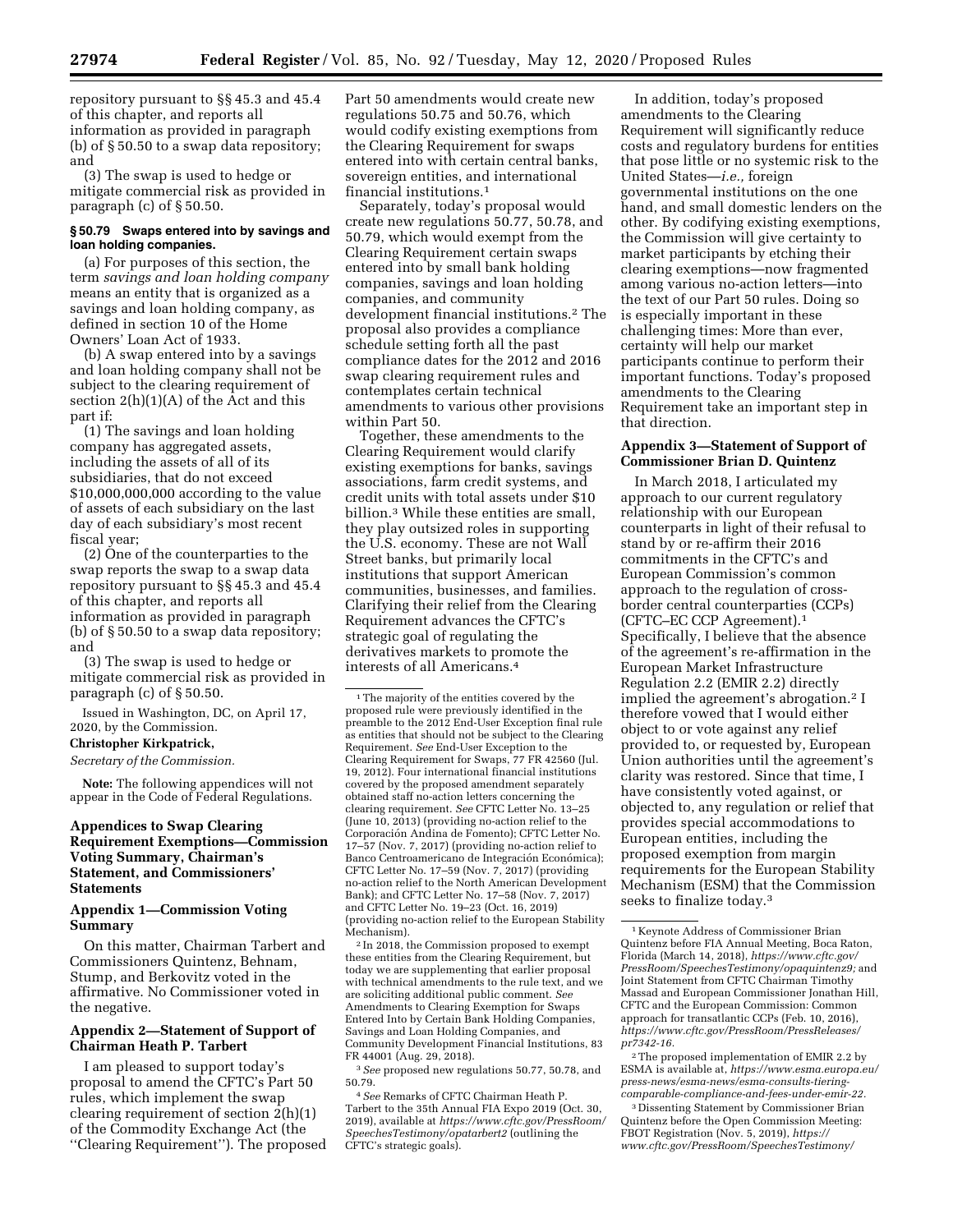However, the unprecedented devastating economic and social impacts of COVID–19 across the globe warrant a reprieve from that position. In the United States, financial regulators have acted swiftly, decisively, and boldly to mitigate economic disruptions and support market liquidity, including providing regulatory relief where necessary. I am very proud of the CFTC's decisive response to the COVID– 19 pandemic, which promoted the full functioning of derivatives markets despite the extraordinary challenges facing exchanges, clearinghouses, and market intermediaries as a result of social distancing.<sup>4</sup> I know the Commission, under the strong leadership of Chairman Heath P. Tarbert, is committed to providing any additional relief necessary to ensure that U.S. markets remain accessible.

Our European counterparts are engaged in the same epic struggle as we are to lessen the extraordinary economic and social harms of this pandemic. Although I remain committed to ensuring the terms of the CFTC-EC CCP Agreement are ultimately upheld, I also recognize that issue is one facet of a much broader, deeper bond we share with the European Union—a relationship that has been grounded in goodwill, trust, and partnership. Many of the European institutions affected by the rules and no-action relief before the Commission today are likely to be central to the European Union's COVID– 19 economic recovery efforts. As a result, I believe it is appropriate to support the items before the Commission today, which, by providing relief from CFTC clearing and margin requirements, may bolster the ability of EU institutions to provide critical financial assistance to their economies, businesses, and citizens.

For example, the European Commission, ESM, and European Investment Bank (EIB) are working in concert to take unprecedented actions at the European level to complement national measures to mitigate the

impacts of COVID–19.5 The ESM has many economic tools at its disposal, including making loans to Eurozone member states, purchasing the bonds of Eurozone members, providing precautionary credit lines that can be drawn upon if needed, and directly recapitalizing financial institutions.6

Similarly, the EIB, the lending arm of the European Union, and the European Investment Fund (EIF), which specializes in finance for small and medium sized businesses, are also working together to respond to COVID– 19. Together, the EIB and the EIF have proposed a plan to provide immediate financing to combat the health and economic effects of the pandemic.7 Each of these EU institutions may seek to enter into swaps subject to the CFTC's clearing or uncleared margin requirements in order to hedge the risks associated with these lending and investment activities. Accordingly, I support today's measures that provide relief from those requirements, thereby freeing up additional capital that can be immediately deployed in the European economy.

When the present hardship caused by COVID–19 abates, I look forward to reengaging with our European counterparts on the critical issue of the oversight of U.S. CCPs. I believe the possibility still exists for a successful implementation of EMIR 2.2 that fully respects the CFTC's ultimate authority over U.S. CCPs, and I am committed to doing everything in my power to achieve this outcome.

## **Amendments to Swap Clearing Requirement Exemptions Under Part 50**

I am pleased to support this proposal, which codifies existing relief, from the Commission's requirement that certain commonly traded interest rate swaps and credit default swaps be cleared following their execution.8 The new exemptions could be elected by several classes of counterparties that may enter into these swaps, namely: *Sovereign nations; central banks;* ''*international financial institutions*'' of which sovereign nations are members; *bank* 

*holding companies,* and *savings and loan holding companies,* whose assets total no more than \$10 billion; and *community development financial institutions* recognized by the U.S. Treasury Department. Today's proposal notes that many of these entities have actually relied on existing relief, electing not to clear swaps that are generally subject to the clearing requirement.

I strongly support the policy of international ''comity'' described in the proposal, recognizing that sovereign nations and their instrumentalities should generally not be subject to the Commission's regulations. I trust that by proposing this relief, the United States, the Federal Reserve, and other U.S. government instrumentalities will receive the same treatment in foreign jurisdictions. As noted above, this policy is timely in light of the current projects the ESM, the EIB, and the EIF are currently undertaking in response to the pandemic. I am pleased that the Commission can provide flexibility to these entities at this time when entering into swaps with U.S. swap dealers. To this end, I also support the decision of the Division of Clearing and Risk to extend the current, time-limited noaction relief provided to the ESM 9 pending the finalization of the amendments to part 50. I note that the EIB, EIF, other international financial institutions, central banks, and sovereign entities currently have relief that is not time-limited.10

As for the bank holding companies, savings and loan holding companies, and community development financial institutions that would be provided relief pursuant to this proposal, I am hopeful that the Commission will ultimately finalize this relief, which it first proposed for these entities in 2018.11 However, I note that these entities currently have relief pursuant to no-action letters issued in 2016 that have no expiration dates.<sup>12</sup>

# **Final Rule Excluding the European Stability Mechanism From CFTC Margin Requirements for Uncleared Swaps**

I support today's final rule that would exempt a swap between the European Stability Mechanism and a swap dealer

*[quintenzstatement110519;](https://www.cftc.gov/PressRoom/SpeechesTestimony/quintenzstatement110519)* Dissenting Statement by Commissioner Quintenz to the Proposed Exclusion for the European Stability Mechanism from the Commission's Margin Requirements for Uncleared Swaps (Oct. 16, 2019), *[https://www.cftc.gov/](https://www.cftc.gov/PressRoom/SpeechesTestimony/quintentzstatement101619)  [PressRoom/SpeechesTestimony/quintentz](https://www.cftc.gov/PressRoom/SpeechesTestimony/quintentzstatement101619) [statement101619;](https://www.cftc.gov/PressRoom/SpeechesTestimony/quintentzstatement101619)* Statement of Commissioner Brian Quintenz on Staff No-Action Relief for Eurex Clearing AG (December 20, 2018), *[https://](https://www.cftc.gov/PressRoom/SpeechesTestimony/quintenzstatement122018) [www.cftc.gov/PressRoom/SpeechesTestimony/](https://www.cftc.gov/PressRoom/SpeechesTestimony/quintenzstatement122018)  [quintenzstatement122018.](https://www.cftc.gov/PressRoom/SpeechesTestimony/quintenzstatement122018)* 

<sup>4</sup>Statement of CFTC Commissioner Brian Quintenz on Current Market Dynamics and Commission Actions Related to COVID–19 (March 18, 2020), *[https://www.cftc.gov/PressRoom/](https://www.cftc.gov/PressRoom/SpeechesTestimony/quintenzstatment031820)  [SpeechesTestimony/quintenzstatment031820.](https://www.cftc.gov/PressRoom/SpeechesTestimony/quintenzstatment031820)* 

<sup>5</sup>*The time for solidarity in Europe is now—a concerted European financial response to the corona-crisis, [https://www.esm.europa.eu/blog/](https://www.esm.europa.eu/blog/time-solidarity-europe-concerted-european-financial-response-corona-crisis)  [time-solidarity-europe-concerted-european](https://www.esm.europa.eu/blog/time-solidarity-europe-concerted-european-financial-response-corona-crisis)[financial-response-corona-crisis](https://www.esm.europa.eu/blog/time-solidarity-europe-concerted-european-financial-response-corona-crisis)* (April 2, 2020).

<sup>6</sup>European Stability Mechanism, Lending Toolkit, *[https://www.esm.europa.eu/assistance/lending](https://www.esm.europa.eu/assistance/lending-toolkit)[toolkit.](https://www.esm.europa.eu/assistance/lending-toolkit)* 

<sup>7</sup>Coronavirus outbreak: EIB Group's response to the pandemic, *[https://www.eib.org/en/about/](https://www.eib.org/en/about/initiatives/covid-19-response/index.htm) [initiatives/covid-19-response/index.htm](https://www.eib.org/en/about/initiatives/covid-19-response/index.htm)* (April 9, 2020).

<sup>8</sup>The swap clearing requirement is codified in part 50 of the Commission's regulations (17 CFR part 50).

<sup>9</sup>CFTC Letter 19–23 (Oct. 16, 2019).

<sup>10</sup>End-User Exception to the Clearing Requirement for Swaps, 77 FR 42560, 42561–62 (Jul. 19, 2012).

<sup>11</sup>Amendments to Clearing Exemption for Swaps Entered Into by Certain Bank Holding Companies, Savings and Loan Holding Companies, and Community Development Financial Institutions, 83 FR 44001 (Aug. 29, 2018).

<sup>12</sup>CFTC Letters 16–01 and –02 (both Jan. 8, 2016).